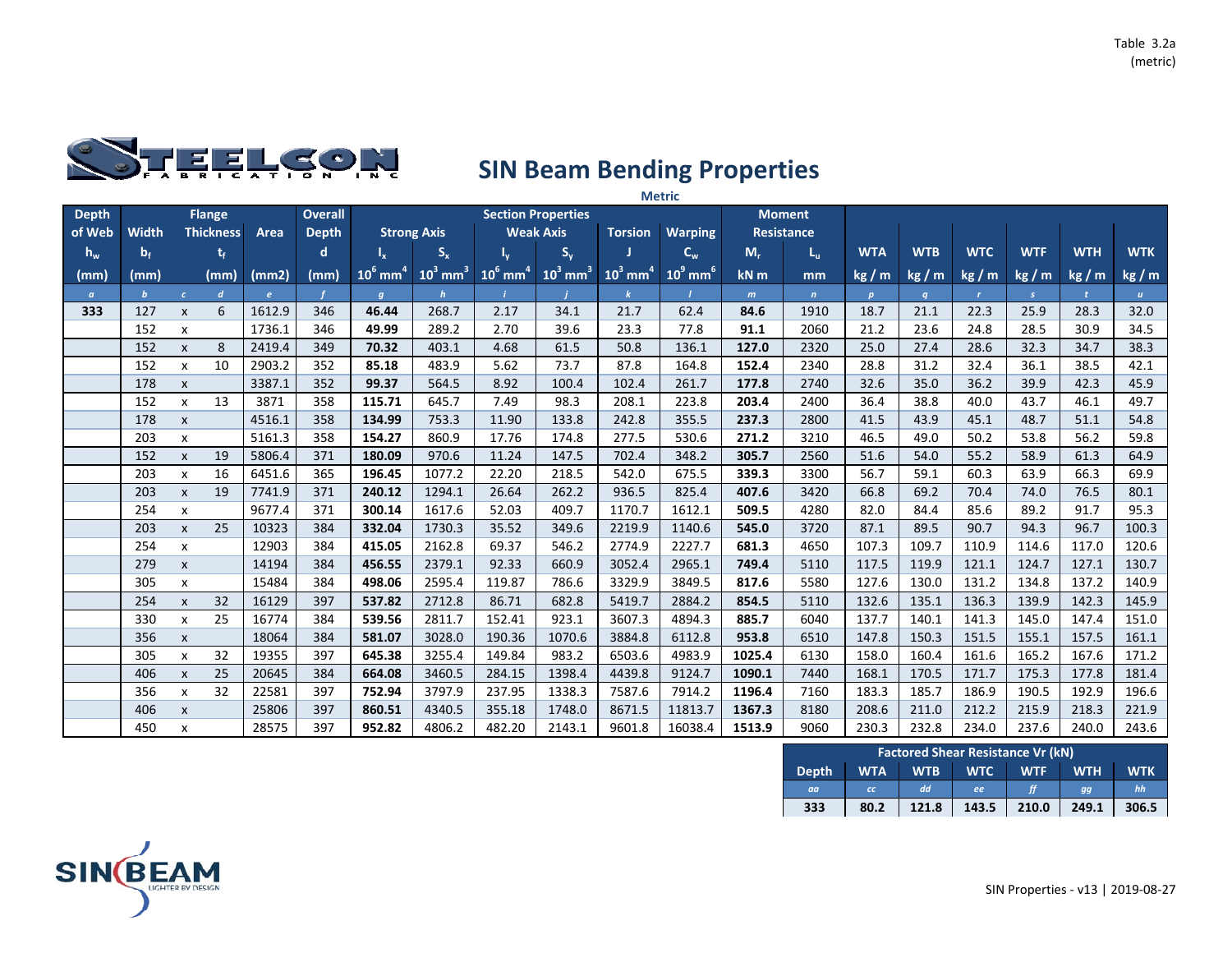

|              |              |                           |                  |        |                |                        |                        |                        |                           |                        | <b>Metric</b>          |        |                   |              |            |              |               |              |              |
|--------------|--------------|---------------------------|------------------|--------|----------------|------------------------|------------------------|------------------------|---------------------------|------------------------|------------------------|--------|-------------------|--------------|------------|--------------|---------------|--------------|--------------|
| <b>Depth</b> |              |                           | <b>Flange</b>    |        | <b>Overall</b> |                        |                        |                        | <b>Section Properties</b> |                        |                        |        | <b>Moment</b>     |              |            |              |               |              |              |
| of Web       | Width        |                           | <b>Thickness</b> | Area   | <b>Depth</b>   |                        | <b>Strong Axis</b>     |                        | <b>Weak Axis</b>          | <b>Torsion</b>         | <b>Warping</b>         |        | <b>Resistance</b> |              |            |              |               |              |              |
| $h_w$        | $b_f$        |                           | t,               |        | d              | $I_{x}$                | $S_{x}$                |                        | $S_{y}$                   |                        | $C_w$                  | $M_r$  | $L_{\rm u}$       | <b>WTA</b>   | <b>WTB</b> | <b>WTC</b>   | <b>WTF</b>    | <b>WTH</b>   | <b>WTK</b>   |
| (mm)         | (mm)         |                           | (mm)             | (mm2)  | (mm)           | $10^6$ mm <sup>4</sup> | $10^3$ mm <sup>3</sup> | $10^6$ mm <sup>4</sup> | $10^3$ mm <sup>3</sup>    | $10^3$ mm <sup>4</sup> | $10^9$ mm <sup>6</sup> | kN m   | mm                | kg/m         | kg/m       | kg/m         | kg/m          | kg/m         | kg / m       |
| $\alpha$     | $\mathbf{b}$ | $\mathcal{C}$             | $\boldsymbol{d}$ | e      |                | $\boldsymbol{q}$       | $\mathbf{h}$           |                        |                           |                        |                        | m      | $\mathbf{n}$      | $\mathbf{p}$ | q          | $\mathbf{r}$ | $\mathcal{S}$ | $\mathbf{t}$ | $\mathbf{u}$ |
| 440          | 127          | $\mathsf{x}$              | 6                | 1612.9 | 453            | 80.34                  | 354.9                  | 2.17                   | 34.1                      | 21.7                   | 108.0                  | 111.8  | 1900              | 20.6         | 23.8       | 25.4         | 30.2          | 33.4         | 38.2         |
|              | 152          | X                         |                  | 1736.1 | 453            | 86.48                  | 382.0                  | 2.70                   | 39.6                      | 23.3                   | 134.7                  | 120.3  | 2050              | 23.2         | 26.4       | 28.0         | 32.7          | 35.9         | 40.7         |
|              | 152          | $\mathsf{x}$              | 8                | 2419.4 | 456            | 121.37                 | 532.5                  | 4.68                   | 61.5                      | 50.8                   | 234.9                  | 167.7  | 2290              | 27.0         | 30.2       | 31.8         | 36.5          | 39.7         | 44.5         |
|              | 152          | X                         | 10               | 2903.2 | 459            | 146.69                 | 639.1                  | 5.62                   | 73.7                      | 87.8                   | 283.9                  | 201.3  | 2310              | 30.8         | 33.9       | 35.5         | 40.3          | 43.5         | 48.3         |
|              | 178          | $\pmb{\chi}$              |                  | 3387.1 | 459            | 171.14                 | 745.6                  | 8.92                   | 100.4                     | 102.4                  | 450.8                  | 234.9  | 2700              | 34.6         | 37.7       | 39.3         | 44.1          | 47.3         | 52.1         |
|              | 152          | $\pmb{\chi}$              | 13               | 3871   | 465            | 198.38                 | 852.5                  | 7.49                   | 98.3                      | 208.1                  | 383.9                  | 268.5  | 2350              | 38.4         | 41.5       | 43.1         | 47.9          | 51.1         | 55.9         |
|              | 178          | $\pmb{\chi}$              |                  | 4516.1 | 465            | 231.44                 | 994.6                  | 11.90                  | 133.8                     | 242.8                  | 609.5                  | 313.3  | 2740              | 43.4         | 46.6       | 48.2         | 53.0          | 56.2         | 61.0         |
|              | 203          | X                         |                  | 5161.3 | 465            | 264.50                 | 1136.7                 | 17.76                  | 174.8                     | 277.5                  | 909.9                  | 358.1  | 3130              | 48.5         | 51.7       | 53.3         | 58.1          | 61.2         | 66.0         |
|              | 152          | $\mathsf{x}$              | 19               | 5806.4 | 478            | 306.07                 | 1280.4                 | 11.24                  | 147.5                     | 702.4                  | 592.1                  | 403.3  | 2440              | 53.5         | 56.7       | 58.3         | 63.1          | 66.3         | 71.1         |
|              | 203          | X                         | 16               | 6451.6 | 472            | 335.33                 | 1421.6                 | 22.20                  | 218.5                     | 542.0                  | 1153.4                 | 447.8  | 3190              | 58.6         | 61.8       | 63.4         | 68.2          | 71.4         | 76.2         |
|              | 203          | $\pmb{\chi}$              | 19               | 7741.9 | 478            | 408.09                 | 1707.1                 | 26.64                  | 262.2                     | 936.5                  | 1403.4                 | 537.7  | 3260              | 68.7         | 71.9       | 73.5         | 78.3          | 81.5         | 86.3         |
|              | 254          | x                         |                  | 9677.4 | 478            | 510.11                 | 2133.9                 | 52.03                  | 409.7                     | 1170.7                 | 2741.0                 | 672.2  | 4070              | 83.9         | 87.1       | 88.7         | 93.5          | 96.7         | 101.5        |
|              | 203          | $\pmb{\chi}$              | 25               | 10323  | 491            | 559.51                 | 2280.0                 | 35.52                  | 349.6                     | 2219.9                 | 1923.3                 | 718.2  | 3430              | 89.0         | 92.2       | 93.8         | 98.6          | 101.8        | 106.5        |
|              | 254          | X                         |                  | 12903  | 491            | 699.39                 | 2850.0                 | 69.37                  | 546.2                     | 2774.9                 | 3756.4                 | 897.8  | 4290              | 109.3        | 112.4      | 114.0        | 118.8         | 122.0        | 126.8        |
|              | 279          | $\pmb{\chi}$              |                  | 14194  | 491            | 769.33                 | 3135.0                 | 92.33                  | 660.9                     | 3052.4                 | 4999.8                 | 987.5  | 4710              | 119.4        | 122.6      | 124.2        | 129.0         | 132.1        | 136.9        |
|              | 305          | x                         |                  | 15484  | 491            | 839.27                 | 3420.0                 | 119.87                 | 786.6                     | 3329.9                 | 6491.1                 | 1077.3 | 5140              | 129.5        | 132.7      | 134.3        | 139.1         | 142.3        | 147.1        |
|              | 254          | $\pmb{\chi}$              | 32               | 16129  | 504            | 898.72                 | 3569.9                 | 86.71                  | 682.8                     | 5419.7                 | 4824.6                 | 1124.5 | 4560              | 134.6        | 137.8      | 139.4        | 144.2         | 147.3        | 152.1        |
|              | 330          | $\boldsymbol{\mathsf{x}}$ | 25               | 16774  | 491            | 909.21                 | 3705.0                 | 152.41                 | 923.1                     | 3607.3                 | 8252.9                 | 1167.1 | 5570              | 139.6        | 142.8      | 144.4        | 149.2         | 152.4        | 157.2        |
|              | 356          | $\pmb{\chi}$              |                  | 18064  | 491            | 979.15                 | 3990.0                 | 190.36                 | 1070.6                    | 3884.8                 | 10307.7                | 1256.9 | 6000              | 149.8        | 153.0      | 154.6        | 159.3         | 162.5        | 167.3        |
|              | 305          | X                         | 32               | 19355  | 504            | 1078.47                | 4283.9                 | 149.84                 | 983.2                     | 6503.6                 | 8336.8                 | 1349.4 | 5470              | 159.9        | 163.1      | 164.7        | 169.5         | 172.7        | 177.4        |
|              | 406          | $\pmb{\chi}$              | 25               | 20645  | 491            | 1119.03                | 4560.0                 | 284.15                 | 1398.4                    | 4439.8                 | 15386.4                | 1436.4 | 6860              | 170.0        | 173.2      | 174.8        | 179.6         | 182.8        | 187.6        |
|              | 356          | X                         | 32               | 22581  | 504            | 1258.21                | 4997.9                 | 237.95                 | 1338.3                    | 7587.6                 | 13238.6                | 1574.3 | 6380              | 185.2        | 188.4      | 190.0        | 194.8         | 198.0        | 202.8        |
|              | 406          | $\mathsf{x}$              |                  | 25806  | 504            | 1437.96                | 5711.9                 | 355.18                 | 1748.0                    | 8671.5                 | 19761.4                | 1799.2 | 7290              | 210.5        | 213.7      | 215.3        | 220.1         | 223.3        | 228.1        |
|              | 450          | x                         |                  | 28575  | 504            | 1592.23                | 6324.6                 | 482.20                 | 2143.1                    | 9601.8                 | 26828.3                | 1992.3 | 8080              | 232.3        | 235.5      | 237.1        | 241.9         | 245.0        | 249.8        |

|              |            |            | <b>Factored Shear Resistance Vr (kN)</b> |            |            |            |
|--------------|------------|------------|------------------------------------------|------------|------------|------------|
| <b>Depth</b> | <b>WTA</b> | <b>WTB</b> | <b>WTC</b>                               | <b>WTF</b> | <b>WTH</b> | <b>WTK</b> |
| aa           | cc         | dd         | ee                                       |            | aa         | hh         |
| 440          | 103.5      | 158.3      | 186.8                                    | 274.7      | 329.1      | 405.0      |

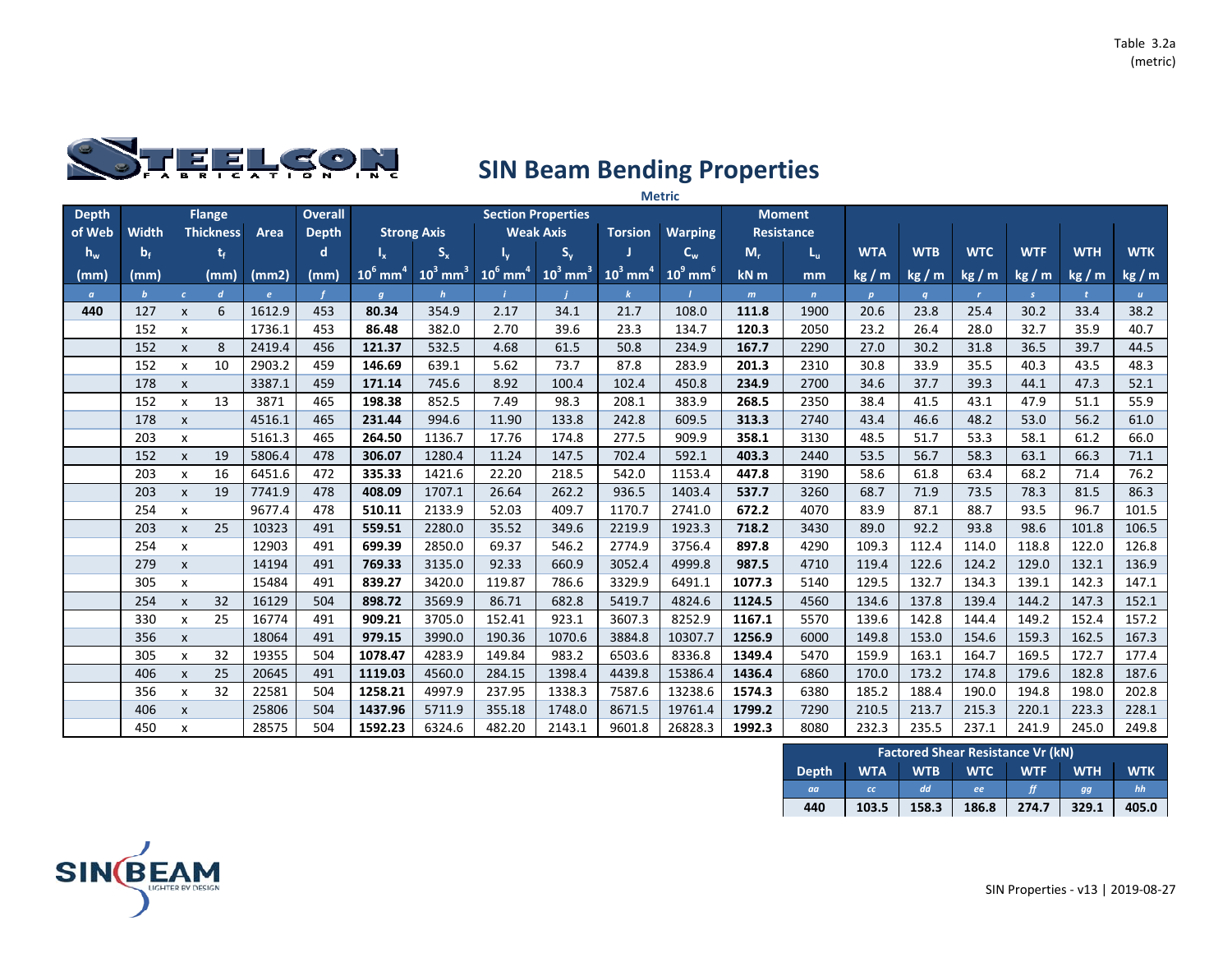

|              |              |                           |                  |              |                |                        |                        |                        |                           |                        | <b>Metric</b>           |        |                   |                  |            |              |            |              |              |
|--------------|--------------|---------------------------|------------------|--------------|----------------|------------------------|------------------------|------------------------|---------------------------|------------------------|-------------------------|--------|-------------------|------------------|------------|--------------|------------|--------------|--------------|
| <b>Depth</b> |              |                           | <b>Flange</b>    |              | <b>Overall</b> |                        |                        |                        | <b>Section Properties</b> |                        |                         |        | <b>Moment</b>     |                  |            |              |            |              |              |
| of Web       | <b>Width</b> |                           | <b>Thickness</b> | Area         | <b>Depth</b>   |                        | <b>Strong Axis</b>     |                        | <b>Weak Axis</b>          | <b>Torsion</b>         | <b>Warping</b>          |        | <b>Resistance</b> |                  |            |              |            |              |              |
| $h_w$        | $b_f$        |                           | t,               |              | d              | $I_x$                  | $S_{x}$                |                        | $S_{y}$                   |                        | $\mathbf{C}_\mathbf{w}$ | $M_r$  | $L_{\rm u}$       | <b>WTA</b>       | <b>WTB</b> | <b>WTC</b>   | <b>WTF</b> | <b>WTH</b>   | <b>WTK</b>   |
| (mm)         | (mm)         |                           | (mm)             | (mm2)        | (mm)           | $10^6$ mm <sup>4</sup> | $10^3$ mm <sup>3</sup> | $10^6$ mm <sup>4</sup> | $10^3$ mm <sup>3</sup>    | $10^3$ mm <sup>4</sup> | $10^9$ mm <sup>6</sup>  | kN m   | mm                | kg/m             | kg/m       | kg/m         | kg/m       | kg/m         | kg/m         |
| $\alpha$     | $\mathbf b$  | $\mathcal{C}$             | $\boldsymbol{d}$ | $\mathbf{e}$ |                | $\boldsymbol{q}$       | $\mathbf h$            |                        |                           |                        |                         | m      | n                 | $\boldsymbol{p}$ | q          | $\mathbf{r}$ | S          | $\mathbf{t}$ | $\mathbf{u}$ |
| 500          | 127          | $\mathsf{x}$              | 6                | 1612.9       | 513            | 103.39                 | 403.3                  | 2.17                   | 34.1                      | 21.7                   | 139.0                   | 127.0  | 1900              | 21.7             | 25.3       | 27.2         | 32.6       | 36.2         | 41.6         |
|              | 152          | $\boldsymbol{\mathsf{x}}$ |                  | 1736.1       | 513            | 111.29                 | 434.1                  | 2.70                   | 39.6                      | 23.3                   | 173.3                   | 136.7  | 2040              | 24.2             | 27.9       | 29.7         | 35.1       | 38.7         | 44.2         |
|              | 152          | $\mathsf{x}$              | 8                | 2419.4       | 516            | 156.06                 | 605.0                  | 4.68                   | 61.5                      | 50.8                   | 302.0                   | 190.6  | 2290              | 28.0             | 31.7       | 33.5         | 38.9       | 42.5         | 48.0         |
|              | 152          | $\pmb{\times}$            | 10               | 2903.2       | 519            | 188.45                 | 726.1                  | 5.62                   | 73.7                      | 87.8                   | 364.7                   | 228.7  | 2300              | 31.8             | 35.5       | 37.3         | 42.7       | 46.3         | 51.8         |
|              | 178          | $\pmb{\times}$            |                  | 3387.1       | 519            | 219.86                 | 847.2                  | 8.92                   | 100.4                     | 102.4                  | 579.1                   | 266.9  | 2680              | 35.6             | 39.3       | 41.1         | 46.5       | 50.1         | 55.6         |
|              | 152          | $\mathsf{x}$              | 13               | 3871         | 525            | 254.43                 | 968.5                  | 7.49                   | 98.3                      | 208.1                  | 492.4                   | 305.1  | 2330              | 39.4             | 43.1       | 44.9         | 50.3       | 53.9         | 59.4         |
|              | 178          | $\pmb{\chi}$              |                  | 4516.1       | 525            | 296.84                 | 1130.0                 | 11.90                  | 133.8                     | 242.8                  | 781.8                   | 355.9  | 2720              | 44.5             | 48.1       | 50.0         | 55.4       | 59.0         | 64.4         |
|              | 203          | X                         |                  | 5161.3       | 525            | 339.24                 | 1291.4                 | 17.76                  | 174.8                     | 277.5                  | 1167.1                  | 406.8  | 3100              | 49.6             | 53.2       | 55.0         | 60.4       | 64.1         | 69.5         |
|              | 152          | $\boldsymbol{\mathsf{x}}$ | 19               | 5806.4       | 538            | 391.26                 | 1454.2                 | 11.24                  | 147.5                     | 702.4                  | 756.9                   | 458.1  | 2400              | 54.6             | 58.3       | 60.1         | 65.5       | 69.1         | 74.6         |
|              | 203          | $\boldsymbol{\mathsf{x}}$ | 16               | 6451.6       | 532            | 429.37                 | 1614.9                 | 22.20                  | 218.5                     | 542.0                  | 1476.9                  | 508.7  | 3150              | 59.7             | 63.3       | 65.1         | 70.6       | 74.2         | 79.6         |
|              | 203          | $\mathsf{x}$              | 19               | 7741.9       | 538            | 521.68                 | 1939.0                 | 26.64                  | 262.2                     | 936.5                  | 1794.2                  | 610.8  | 3200              | 69.8             | 73.5       | 75.3         | 80.7       | 84.3         | 89.8         |
|              | 254          | x                         |                  | 9677.4       | 538            | 652.10                 | 2423.7                 | 52.03                  | 409.7                     | 1170.7                 | 3504.3                  | 763.5  | 4010              | 85.0             | 88.6       | 90.5         | 95.9       | 99.5         | 105.0        |
|              | 203          | $\mathsf{x}$              | 25               | 10323        | 551            | 712.93                 | 2588.7                 | 35.52                  | 349.6                     | 2219.9                 | 2451.2                  | 815.4  | 3340              | 90.1             | 93.7       | 95.5         | 101.0      | 104.6        | 110.0        |
|              | 254          | x                         |                  | 12903        | 551            | 891.16                 | 3235.9                 | 69.37                  | 546.2                     | 2774.9                 | 4787.4                  | 1019.3 | 4180              | 110.3            | 114.0      | 115.8        | 121.2      | 124.8        | 130.3        |
|              | 279          | $\boldsymbol{\mathsf{x}}$ |                  | 14194        | 551            | 980.28                 | 3559.5                 | 92.33                  | 660.9                     | 3052.4                 | 6372.1                  | 1121.2 | 4590              | 120.5            | 124.1      | 125.9        | 131.3      | 135.0        | 140.4        |
|              | 305          | $\pmb{\times}$            |                  | 15484        | 551            | 1069.39                | 3883.1                 | 119.87                 | 786.6                     | 3329.9                 | 8272.7                  | 1223.2 | 5010              | 130.6            | 134.2      | 136.0        | 141.5      | 145.1        | 150.5        |
|              | 254          | $\pmb{\times}$            | 32               | 16129        | 564            | 1141.51                | 4051.5                 | 86.71                  | 682.8                     | 5419.7                 | 6129.8                  | 1276.2 | 4390              | 135.7            | 139.3      | 141.1        | 146.5      | 150.2        | 155.6        |
|              | 330          | $\mathsf{x}$              | 25               | 16774        | 551            | 1158.51                | 4206.6                 | 152.41                 | 923.1                     | 3607.3                 | 10518.0                 | 1325.1 | 5430              | 140.7            | 144.4      | 146.2        | 151.6      | 155.2        | 160.7        |
|              | 356          | $\pmb{\chi}$              |                  | 18064        | 551            | 1247.62                | 4530.2                 | 190.36                 | 1070.6                    | 3884.8                 | 13136.7                 | 1427.0 | 5850              | 150.9            | 154.5      | 156.3        | 161.7      | 165.4        | 170.8        |
|              | 305          | $\boldsymbol{\mathsf{x}}$ | 32               | 19355        | 564            | 1369.81                | 4861.8                 | 149.84                 | 983.2                     | 6503.6                 | 10592.4                 | 1531.5 | 5270              | 161.0            | 164.6      | 166.4        | 171.9      | 175.5        | 180.9        |
|              | 406          | $\boldsymbol{\mathsf{x}}$ | 25               | 20645        | 551            | 1425.86                | 5177.4                 | 284.15                 | 1398.4                    | 4439.8                 | 19609.4                 | 1630.9 | 6680              | 171.1            | 174.7      | 176.6        | 182.0      | 185.6        | 191.1        |
|              | 356          | $\mathsf{x}$              | 32               | 22581        | 564            | 1598.11                | 5672.1                 | 237.95                 | 1338.3                    | 7587.6                 | 16820.3                 | 1786.7 | 6140              | 186.3            | 189.9      | 191.8        | 197.2      | 200.8        | 206.2        |
|              | 406          | $\pmb{\chi}$              |                  | 25806        | 564            | 1826.41                | 6482.4                 | 355.18                 | 1748.0                    | 8671.5                 | 25107.8                 | 2041.9 | 7020              | 211.6            | 215.3      | 217.1        | 222.5      | 226.1        | 231.6        |
|              | 450          | x                         |                  | 28575        | 564            | 2022.35                | 7177.8                 | 482.20                 | 2143.1                    | 9601.8                 | 34086.7                 | 2261.0 | 7780              | 233.4            | 237.0      | 238.8        | 244.2      | 247.9        | 253.3        |

|              |            |            | <b>Factored Shear Resistance Vr (kN)</b> |            |            |            |
|--------------|------------|------------|------------------------------------------|------------|------------|------------|
| <b>Depth</b> | <b>WTA</b> | <b>WTB</b> | <b>WTC</b>                               | <b>WTF</b> | <b>WTH</b> | <b>WTK</b> |
| aa           | cc         | dd         | ee                                       |            | gg         | hh         |
| 500          | 116.4      | 178.7      | 211.0                                    | 311.0      | 374.0      | 460.2      |

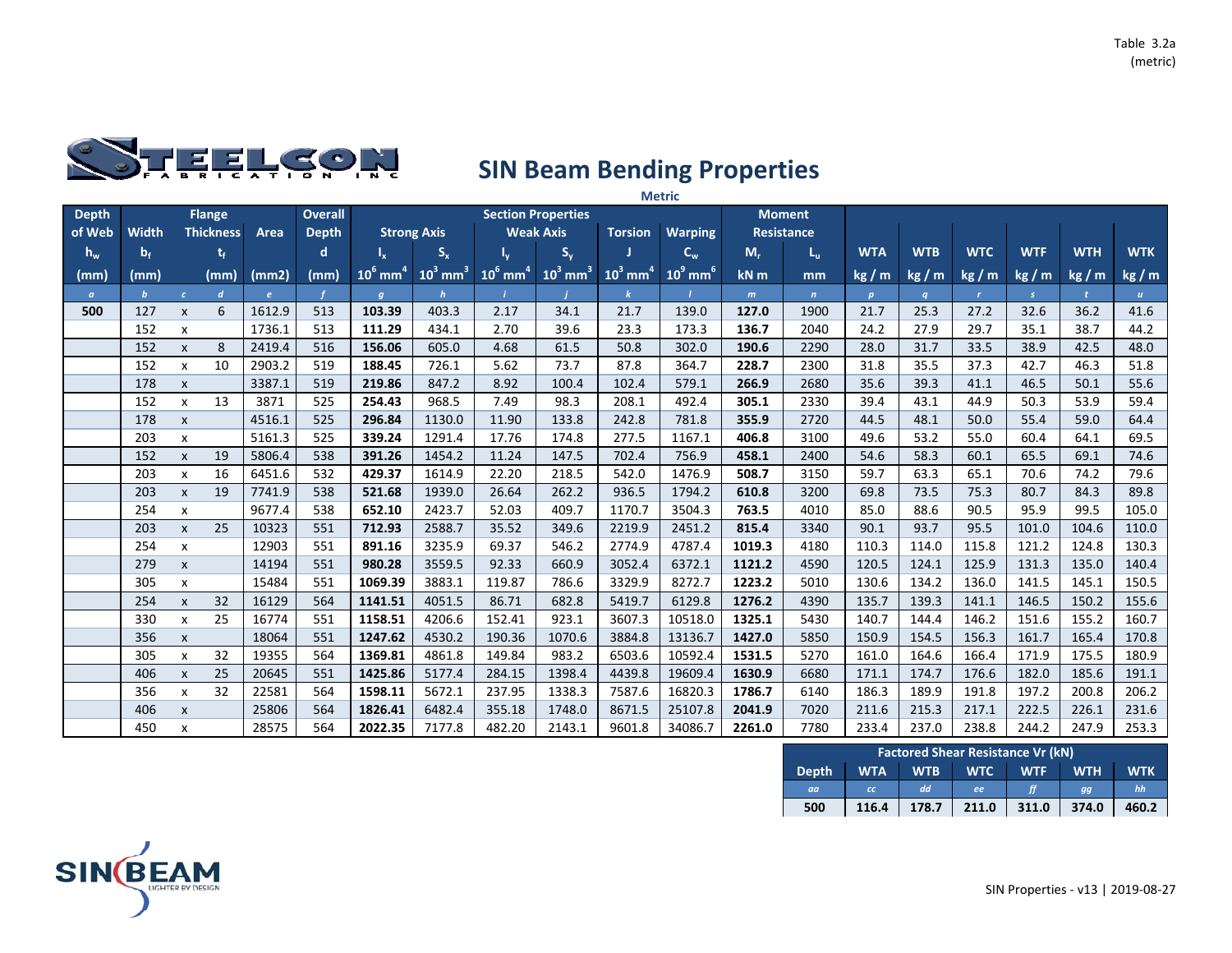

|              |              |                           |                  |        |                |                        |                        |                        |                           |                        | <b>Metric</b>          |        |                   |              |            |              |               |              |              |
|--------------|--------------|---------------------------|------------------|--------|----------------|------------------------|------------------------|------------------------|---------------------------|------------------------|------------------------|--------|-------------------|--------------|------------|--------------|---------------|--------------|--------------|
| <b>Depth</b> |              |                           | <b>Flange</b>    |        | <b>Overall</b> |                        |                        |                        | <b>Section Properties</b> |                        |                        |        | <b>Moment</b>     |              |            |              |               |              |              |
| of Web       | <b>Width</b> |                           | <b>Thickness</b> | Area   | <b>Depth</b>   |                        | <b>Strong Axis</b>     |                        | <b>Weak Axis</b>          | <b>Torsion</b>         | <b>Warping</b>         |        | <b>Resistance</b> |              |            |              |               |              |              |
| $h_w$        | $b_f$        |                           | t,               |        | d              | $I_{x}$                | $S_{x}$                |                        | $S_{y}$                   |                        | $C_w$                  | $M_r$  | $L_{\rm u}$       | <b>WTA</b>   | <b>WTB</b> | <b>WTC</b>   | <b>WTF</b>    | <b>WTH</b>   | <b>WTK</b>   |
| (mm)         | (mm)         |                           | (mm)             | (mm2)  | (mm)           | $10^6$ mm <sup>4</sup> | $10^3$ mm <sup>3</sup> | $10^6$ mm <sup>4</sup> | $10^3$ mm <sup>3</sup>    | $10^3$ mm <sup>4</sup> | $10^9$ mm <sup>6</sup> | kN m   | mm                | kg/m         | kg/m       | kg/m         | kg/m          | kg/m         | kg / m       |
| $\alpha$     | $\mathbf{b}$ | $\mathcal{C}$             | $\boldsymbol{d}$ | e      |                | $\boldsymbol{q}$       | $\mathbf{h}$           |                        |                           |                        |                        | m      | $\mathbf{n}$      | $\mathbf{p}$ | q          | $\mathbf{r}$ | $\mathcal{S}$ | $\mathbf{t}$ | $\mathbf{u}$ |
| 610          | 127          | $\mathsf{x}$              | 6                | 1612.9 | 622            | 152.99                 | 491.7                  | 2.17                   | 34.1                      | 21.7                   | 205.6                  | 154.9  | 1890              | 23.7         | 28.1       | 30.3         | 37.0          | 41.4         | 48.0         |
|              | 152          | X                         |                  | 1736.1 | 622            | 164.67                 | 529.2                  | 2.70                   | 39.6                      | 23.3                   | 256.4                  | 166.7  | 2040              | 26.2         | 30.7       | 32.9         | 39.5          | 43.9         | 50.5         |
|              | 152          | $\mathsf{x}$              | 8                | 2419.4 | 625            | 230.67                 | 737.6                  | 4.68                   | 61.5                      | 50.8                   | 446.4                  | 232.3  | 2280              | 30.0         | 34.5       | 36.7         | 43.3          | 47.7         | 54.3         |
|              | 152          | X                         | 10               | 2903.2 | 629            | 278.23                 | 885.2                  | 5.62                   | 73.7                      | 87.8                   | 538.5                  | 278.8  | 2290              | 33.8         | 38.3       | 40.5         | 47.1          | 51.5         | 58.1         |
|              | 178          | $\pmb{\chi}$              |                  | 3387.1 | 629            | 324.61                 | 1032.7                 | 8.92                   | 100.4                     | 102.4                  | 855.1                  | 325.3  | 2670              | 37.6         | 42.0       | 44.3         | 50.9          | 55.3         | 61.9         |
|              | 152          | $\pmb{\chi}$              | 13               | 3871   | 635            | 374.82                 | 1180.5                 | 7.49                   | 98.3                      | 208.1                  | 725.3                  | 371.9  | 2310              | 41.4         | 45.8       | 48.1         | 54.7          | 59.1         | 65.7         |
|              | 178          | $\pmb{\chi}$              |                  | 4516.1 | 635            | 437.29                 | 1377.3                 | 11.90                  | 133.8                     | 242.8                  | 1151.8                 | 433.8  | 2690              | 46.5         | 50.9       | 53.1         | 59.8          | 64.2         | 70.8         |
|              | 203          | X                         |                  | 5161.3 | 635            | 499.76                 | 1574.0                 | 17.76                  | 174.8                     | 277.5                  | 1719.3                 | 495.8  | 3080              | 51.6         | 56.0       | 58.2         | 64.8          | 69.2         | 75.9         |
|              | 152          | $\mathsf{x}$              | 19               | 5806.4 | 648            | 573.85                 | 1772.0                 | 11.24                  | 147.5                     | 702.4                  | 1110.3                 | 558.2  | 2360              | 56.6         | 61.0       | 63.3         | 69.9          | 74.3         | 80.9         |
|              | 203          | X                         | 16               | 6451.6 | 641            | 631.13                 | 1968.1                 | 22.20                  | 218.5                     | 542.0                  | 2171.2                 | 620.0  | 3110              | 61.7         | 66.1       | 68.3         | 74.9          | 79.4         | 86.0         |
|              | 203          | $\pmb{\chi}$              | 19               | 7741.9 | 648            | 765.14                 | 2362.6                 | 26.64                  | 262.2                     | 936.5                  | 2631.9                 | 744.2  | 3150              | 71.8         | 76.2       | 78.5         | 85.1          | 89.5         | 96.1         |
|              | 254          | x                         |                  | 9677.4 | 648            | 956.42                 | 2953.3                 | 52.03                  | 409.7                     | 1170.7                 | 5140.5                 | 930.3  | 3930              | 87.0         | 91.4       | 93.6         | 100.3         | 104.7        | 111.3        |
|              | 203          | $\pmb{\chi}$              | 25               | 10323  | 660            | 1041.13                | 3153.0                 | 35.52                  | 349.6                     | 2219.9                 | 3580.5                 | 993.2  | 3240              | 92.1         | 96.5       | 98.7         | 105.3         | 109.8        | 116.4        |
|              | 254          | X                         |                  | 12903  | 660            | 1301.42                | 3941.3                 | 69.37                  | 546.2                     | 2774.9                 | 6993.1                 | 1241.5 | 4050              | 112.3        | 116.8      | 119.0        | 125.6         | 130.0        | 136.6        |
|              | 279          | $\pmb{\chi}$              |                  | 14194  | 660            | 1431.56                | 4335.4                 | 92.33                  | 660.9                     | 3052.4                 | 9307.8                 | 1365.7 | 4460              | 122.5        | 126.9      | 129.1        | 135.7         | 140.1        | 146.8        |
|              | 305          | x                         |                  | 15484  | 660            | 1561.70                | 4729.6                 | 119.87                 | 786.6                     | 3329.9                 | 12084.1                | 1489.8 | 4860              | 132.6        | 137.0      | 139.2        | 145.8         | 150.3        | 156.9        |
|              | 254          | $\pmb{\chi}$              | 32               | 16129  | 673            | 1659.94                | 4932.2                 | 86.71                  | 682.8                     | 5419.7                 | 8917.1                 | 1553.7 | 4190              | 137.7        | 142.1      | 144.3        | 150.9         | 155.3        | 162.0        |
|              | 330          | $\boldsymbol{\mathsf{x}}$ | 25               | 16774  | 660            | 1691.84                | 5123.7                 | 152.41                 | 923.1                     | 3607.3                 | 15363.9                | 1614.0 | 5270              | 142.7        | 147.1      | 149.4        | 156.0         | 160.4        | 167.0        |
|              | 356          | $\pmb{\chi}$              |                  | 18064  | 660            | 1821.98                | 5517.8                 | 190.36                 | 1070.6                    | 3884.8                 | 19189.1                | 1738.1 | 5670              | 152.8        | 157.3      | 159.5        | 166.1         | 170.5        | 177.1        |
|              | 305          | X                         | 32               | 19355  | 673            | 1991.93                | 5918.7                 | 149.84                 | 983.2                     | 6503.6                 | 15408.8                | 1864.4 | 5030              | 163.0        | 167.4      | 169.6        | 176.2         | 180.7        | 187.3        |
|              | 406          | $\pmb{\chi}$              | 25               | 20645  | 660            | 2082.27                | 6306.1                 | 284.15                 | 1398.4                    | 4439.8                 | 28643.8                | 1986.4 | 6480              | 173.1        | 177.5      | 179.7        | 186.4         | 190.8        | 197.4        |
|              | 356          | X                         | 32               | 22581  | 673            | 2323.92                | 6905.1                 | 237.95                 | 1338.3                    | 7587.6                 | 24468.5                | 2175.1 | 5870              | 188.3        | 192.7      | 194.9        | 201.6         | 206.0        | 212.6        |
|              | 406          | $\mathsf{x}$              |                  | 25806  | 673            | 2655.90                | 7891.6                 | 355.18                 | 1748.0                    | 8671.5                 | 36524.5                | 2485.8 | 6710              | 213.6        | 218.0      | 220.3        | 226.9         | 231.3        | 237.9        |
|              | 450          | x                         |                  | 28575  | 673            | 2940.84                | 8738.2                 | 482.20                 | 2143.1                    | 9601.8                 | 49586.1                | 2752.5 | 7440              | 235.4        | 239.8      | 242.0        | 248.6         | 253.0        | 259.7        |

|              |            |            | <b>Factored Shear Resistance Vr (kN)</b> |            |            |            |
|--------------|------------|------------|------------------------------------------|------------|------------|------------|
| <b>Depth</b> | <b>WTA</b> | <b>WTB</b> | <b>WTC</b>                               | <b>WTF</b> | <b>WTH</b> | <b>WTK</b> |
| aa           | cc         | dd         | ee                                       |            | aa         | hh         |
| 610          | 139.9      | 215.8      | 255.0                                    | 377.0      | 456.0      | 561.1      |

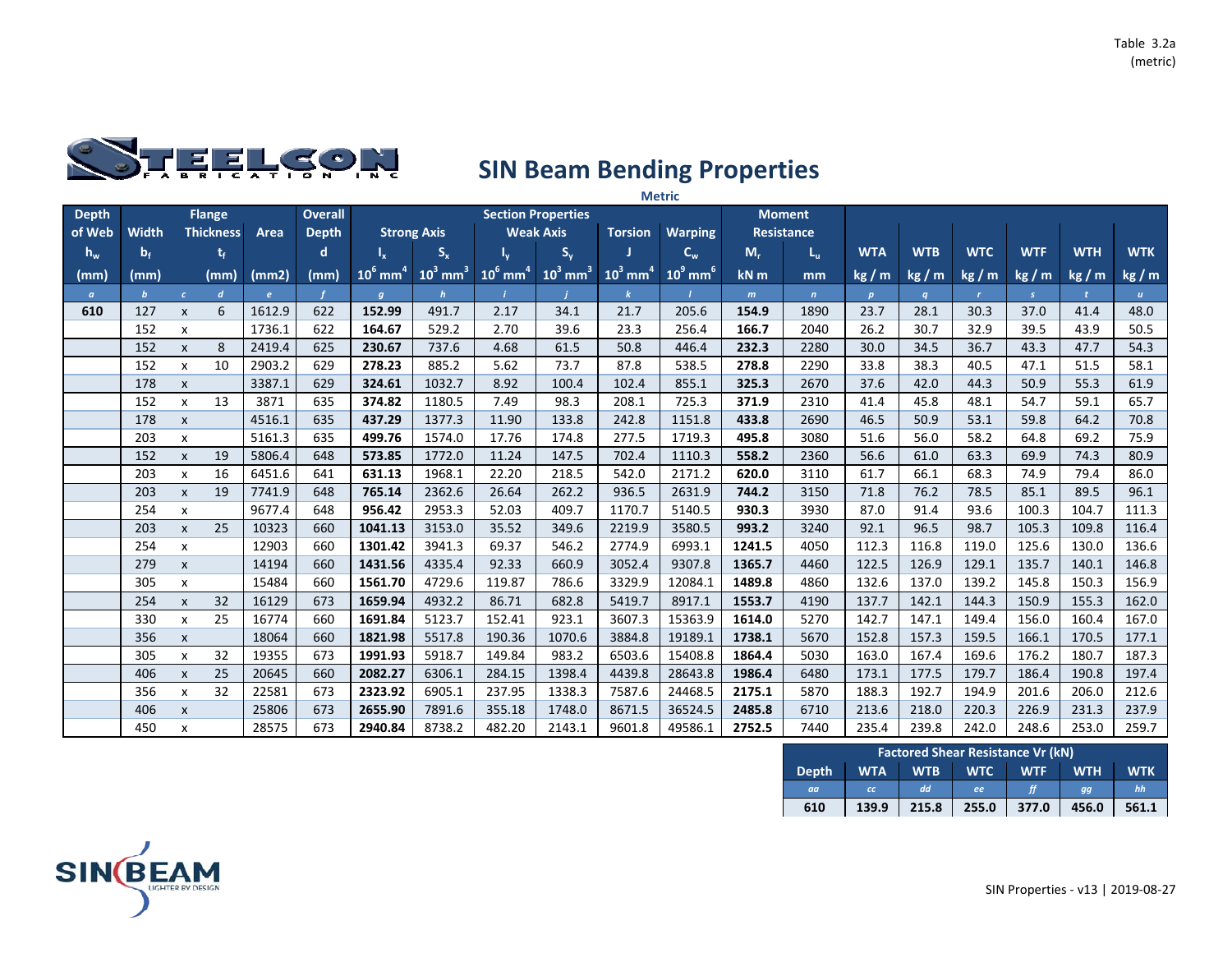

|              |                         |                           |                  |        |                |                        |                        |                        |                           |                        | <b>Metric</b>          |        |                   |            |            |              |            |            |                  |
|--------------|-------------------------|---------------------------|------------------|--------|----------------|------------------------|------------------------|------------------------|---------------------------|------------------------|------------------------|--------|-------------------|------------|------------|--------------|------------|------------|------------------|
| <b>Depth</b> |                         |                           | <b>Flange</b>    |        | <b>Overall</b> |                        |                        |                        | <b>Section Properties</b> |                        |                        |        | <b>Moment</b>     |            |            |              |            |            |                  |
| of Web       | <b>Width</b>            |                           | <b>Thickness</b> | Area   | <b>Depth</b>   |                        | <b>Strong Axis</b>     |                        | <b>Weak Axis</b>          | <b>Torsion</b>         | <b>Warping</b>         |        | <b>Resistance</b> |            |            |              |            |            |                  |
| $h_w$        | $\mathbf{b}_{\text{f}}$ |                           | t,               |        | d              | $I_{x}$                | $S_{x}$                |                        | $S_{y}$                   |                        | $C_w$                  | $M_r$  | $L_{\rm u}$       | <b>WTA</b> | <b>WTB</b> | <b>WTC</b>   | <b>WTF</b> | <b>WTH</b> | <b>WTK</b>       |
| (mm)         | (mm)                    |                           | (mm)             | (mm2)  | (mm)           | $10^6$ mm <sup>4</sup> | $10^3$ mm <sup>3</sup> | $10^6$ mm <sup>4</sup> | $10^3$ mm <sup>3</sup>    | $10^3$ mm <sup>4</sup> | $10^9$ mm <sup>6</sup> | $kN$ m | mm                | kg/m       | kg/m       | kg / m       | kg/m       | kg/m       | kg / m           |
| $\alpha$     | $\mathbf{b}$            | $\mathcal{C}^{\pm}$       | $\boldsymbol{d}$ | e      |                | $\boldsymbol{g}$       | $\mathbf h$            |                        |                           |                        |                        | m      | $\mathbf{n}$      | p          | q          | $\mathbf{r}$ | S.         |            | $\boldsymbol{u}$ |
| 750          | 127                     | $\pmb{\times}$            | 6                | 1612.9 | 763            | 230.68                 | 604.9                  | 2.17                   | 34.1                      | 21.7                   | 310.0                  | 190.5  | 1890              | 26.2       | 31.7       | 34.4         | 42.6       | 48.0       | 56.1             |
|              | 152                     | X                         |                  | 1736.1 | 763            | 248.30                 | 651.1                  | 2.70                   | 39.6                      | 23.3                   | 386.6                  | 205.1  | 2030              | 28.8       | 34.2       | 36.9         | 45.1       | 50.5       | 58.7             |
|              | 152                     | $\pmb{\times}$            | 8                | 2419.4 | 766            | 347.47                 | 907.4                  | 4.68                   | 61.5                      | 50.8                   | 672.5                  | 285.8  | 2270              | 32.6       | 38.0       | 40.7         | 48.9       | 54.3       | 62.5             |
|              | 152                     | x                         | 10               | 2903.2 | 769            | 418.72                 | 1088.9                 | 5.62                   | 73.7                      | 87.8                   | 810.4                  | 343.0  | 2280              | 36.4       | 41.8       | 44.5         | 52.7       | 58.1       | 66.3             |
|              | 178                     | $\pmb{\chi}$              |                  | 3387.1 | 769            | 488.51                 | 1270.4                 | 8.92                   | 100.4                     | 102.4                  | 1286.9                 | 400.2  | 2660              | 40.2       | 45.6       | 48.3         | 56.5       | 61.9       | 70.1             |
|              | 152                     | x                         | 13               | 3871   | 775            | 563.00                 | 1452.1                 | 7.49                   | 98.3                      | 208.1                  | 1089.6                 | 457.4  | 2290              | 44.0       | 49.4       | 52.1         | 60.3       | 65.7       | 73.9             |
|              | 178                     | $\pmb{\chi}$              |                  | 4516.1 | 775            | 656.83                 | 1694.2                 | 11.90                  | 133.8                     | 242.8                  | 1730.2                 | 533.7  | 2670              | 49.0       | 54.5       | 57.2         | 65.3       | 70.8       | 78.9             |
|              | 203                     | $\pmb{\times}$            |                  | 5161.3 | 775            | 750.66                 | 1936.2                 | 17.76                  | 174.8                     | 277.5                  | 2582.7                 | 609.9  | 3060              | 54.1       | 59.5       | 62.3         | 70.4       | 75.8       | 84.0             |
|              | 152                     | $\pmb{\chi}$              | 19               | 5806.4 | 788            | 858.71                 | 2179.2                 | 11.24                  | 147.5                     | 702.4                  | 1661.7                 | 686.4  | 2330              | 59.2       | 64.6       | 67.3         | 75.5       | 80.9       | 89.1             |
|              | 203                     | $\mathsf{x}$              | 16               | 6451.6 | 782            | 946.21                 | 2420.7                 | 22.20                  | 218.5                     | 542.0                  | 3255.3                 | 762.5  | 3080              | 64.2       | 69.7       | 72.4         | 80.5       | 86.0       | 94.1             |
|              | 203                     | $\pmb{\chi}$              | 19               | 7741.9 | 788            | 1144.95                | 2905.6                 | 26.64                  | 262.2                     | 936.5                  | 3938.8                 | 915.3  | 3100              | 74.4       | 79.8       | 82.5         | 90.7       | 96.1       | 104.3            |
|              | 254                     | x                         |                  | 9677.4 | 788            | 1431.19                | 3632.0                 | 52.03                  | 409.7                     | 1170.7                 | 7693.0                 | 1144.1 | 3880              | 89.6       | 95.0       | 97.7         | 105.9      | 111.3      | 119.4            |
|              | 203                     | $\pmb{\chi}$              | 25               | 10323  | 801            | 1552.15                | 3876.5                 | 35.52                  | 349.6                     | 2219.9                 | 5338.8                 | 1221.1 | 3170              | 94.6       | 100.1      | 102.8        | 110.9      | 116.4      | 124.5            |
|              | 254                     | X                         |                  | 12903  | 801            | 1940.19                | 4845.6                 | 69.37                  | 546.2                     | 2774.9                 | 10427.4                | 1526.4 | 3960              | 114.9      | 120.3      | 123.0        | 131.2      | 136.6      | 144.8            |
|              | 279                     | $\pmb{\chi}$              |                  | 14194  | 801            | 2134.21                | 5330.2                 | 92.33                  | 660.9                     | 3052.4                 | 13878.8                | 1679.0 | 4360              | 125.0      | 130.4      | 133.2        | 141.3      | 146.8      | 154.9            |
|              | 305                     | X                         |                  | 15484  | 801            | 2328.23                | 5814.8                 | 119.87                 | 786.6                     | 3329.9                 | 18018.5                | 1831.6 | 4750              | 135.1      | 140.6      | 143.3        | 151.4      | 156.9      | 165.0            |
|              | 254                     | $\pmb{\chi}$              | 32               | 16129  | 814            | 2465.60                | 6061.7                 | 86.71                  | 682.8                     | 5419.7                 | 13248.6                | 1909.4 | 4060              | 140.2      | 145.6      | 148.4        | 156.5      | 161.9      | 170.1            |
|              | 330                     | $\mathsf{x}$              | 25               | 16774  | 801            | 2522.25                | 6299.3                 | 152.41                 | 923.1                     | 3607.3                 | 22909.0                | 1984.3 | 5150              | 145.3      | 150.7      | 153.4        | 161.6      | 167.0      | 175.2            |
|              | 356                     | $\pmb{\chi}$              |                  | 18064  | 801            | 2716.27                | 6783.9                 | 190.36                 | 1070.6                    | 3884.8                 | 28612.7                | 2136.9 | 5550              | 155.4      | 160.8      | 163.6        | 171.7      | 177.1      | 185.3            |
|              | 305                     | $\boldsymbol{\mathsf{x}}$ | 32               | 19355  | 814            | 2958.72                | 7274.0                 | 149.84                 | 983.2                     | 6503.6                 | 22893.6                | 2291.3 | 4870              | 165.5      | 171.0      | 173.7        | 181.8      | 187.3      | 195.4            |
|              | 406                     | $\pmb{\chi}$              | 25               | 20645  | 801            | 3104.30                | 7753.0                 | 284.15                 | 1398.4                    | 4439.8                 | 42710.6                | 2442.2 | 6340              | 175.6      | 181.1      | 183.8        | 192.0      | 197.4      | 205.5            |
|              | 356                     | X                         | 32               | 22581  | 814            | 3451.83                | 8486.4                 | 237.95                 | 1338.3                    | 7587.6                 | 36354.1                | 2673.2 | 5680              | 190.8      | 196.3      | 199.0        | 207.2      | 212.6      | 220.7            |
|              | 406                     | $\pmb{\times}$            |                  | 25806  | 814            | 3944.95                | 9698.7                 | 355.18                 | 1748.0                    | 8671.5                 | 54266.2                | 3055.1 | 6500              | 216.2      | 221.6      | 224.3        | 232.5      | 237.9      | 246.1            |
|              | 450                     | x                         |                  | 28575  | 814            | 4368.18                | 10739.2                | 482.20                 | 2143.1                    | 9601.8                 | 73672.6                | 3382.9 | 7190              | 237.9      | 243.3      | 246.1        | 254.2      | 259.6      | 267.8            |

|              |            |            | <b>Factored Shear Resistance Vr (kN)</b> |            |            |            |
|--------------|------------|------------|------------------------------------------|------------|------------|------------|
| <b>Depth</b> | <b>WTA</b> | <b>WTB</b> | <b>WTC</b>                               | <b>WTF</b> | <b>WTH</b> | <b>WTK</b> |
| aa           | cc         | dd         | ee                                       | ff         | aa         | hh         |
| 750          | 169.9      | 263.2      | 311.3                                    | 461.5      | 561.0      | 690.3      |

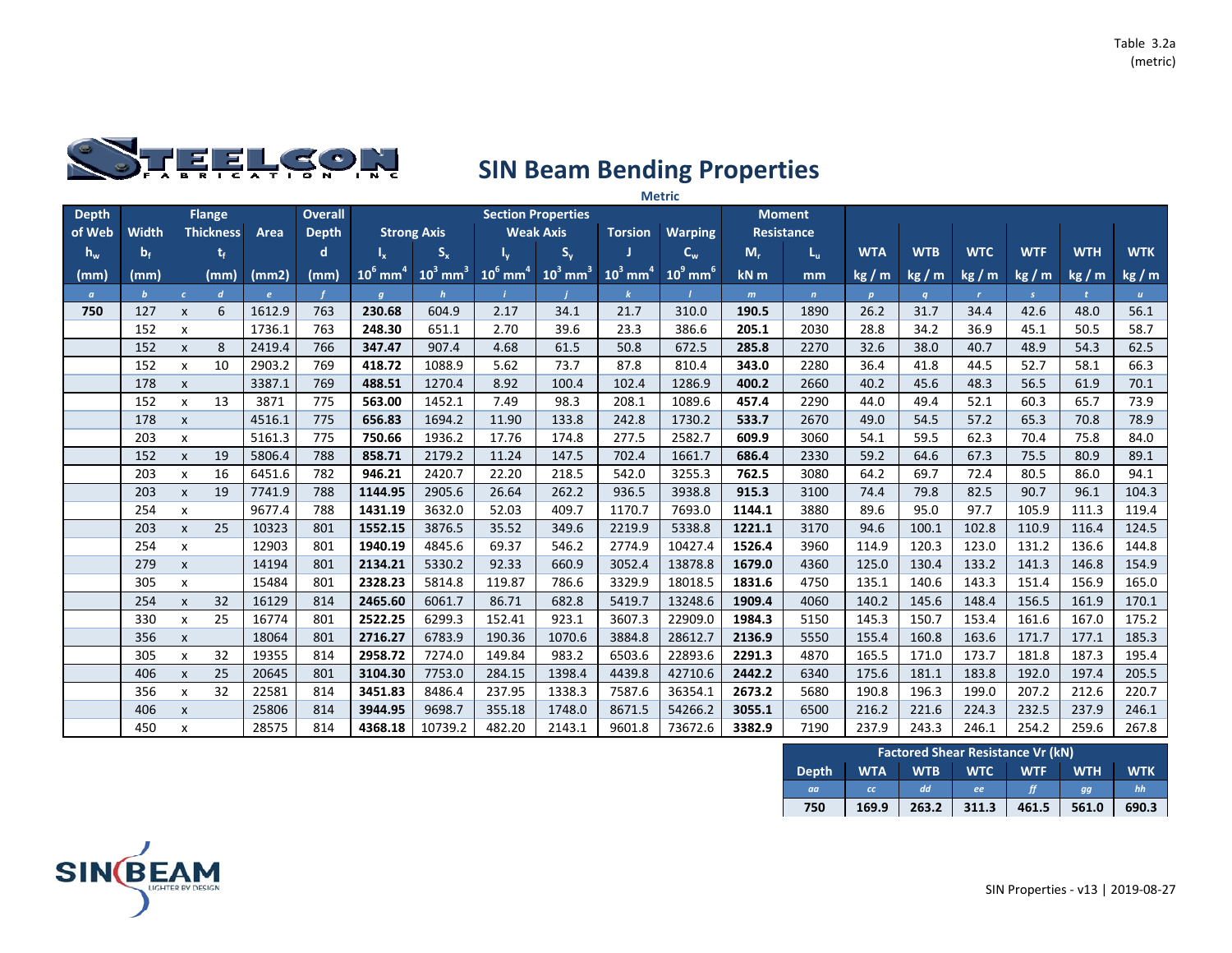

|              |              |                           |                  |        |                |                        |                        |                        |                           |                        | <b>Metric</b>          |        |                   |              |            |              |               |              |              |
|--------------|--------------|---------------------------|------------------|--------|----------------|------------------------|------------------------|------------------------|---------------------------|------------------------|------------------------|--------|-------------------|--------------|------------|--------------|---------------|--------------|--------------|
| <b>Depth</b> |              |                           | <b>Flange</b>    |        | <b>Overall</b> |                        |                        |                        | <b>Section Properties</b> |                        |                        |        | <b>Moment</b>     |              |            |              |               |              |              |
| of Web       | <b>Width</b> |                           | <b>Thickness</b> | Area   | <b>Depth</b>   |                        | <b>Strong Axis</b>     |                        | <b>Weak Axis</b>          | <b>Torsion</b>         | <b>Warping</b>         |        | <b>Resistance</b> |              |            |              |               |              |              |
| $h_w$        | $b_f$        |                           | t,               |        | d              | $I_{x}$                | $S_{x}$                |                        | $S_{y}$                   |                        | $C_w$                  | $M_r$  | $L_{\rm u}$       | <b>WTA</b>   | <b>WTB</b> | <b>WTC</b>   | <b>WTF</b>    | <b>WTH</b>   | <b>WTK</b>   |
| (mm)         | (mm)         |                           | (mm)             | (mm2)  | (mm)           | $10^6$ mm <sup>4</sup> | $10^3$ mm <sup>3</sup> | $10^6$ mm <sup>4</sup> | $10^3$ mm <sup>3</sup>    | $10^3$ mm <sup>4</sup> | $10^9$ mm <sup>6</sup> | kN m   | mm                | kg/m         | kg/m       | kg/m         | kg/m          | kg/m         | kg / m       |
| $\alpha$     | $\mathbf{b}$ | $\mathcal{C}$             | $\boldsymbol{d}$ | e      |                | $\boldsymbol{q}$       | $\mathbf{h}$           |                        |                           |                        |                        | m      | $\mathbf{n}$      | $\mathbf{p}$ | q          | $\mathbf{r}$ | $\mathcal{S}$ | $\mathbf{t}$ | $\mathbf{u}$ |
| 900          | 127          | $\mathsf{x}$              | 6                | 1612.9 | 913            | 331.24                 | 725.9                  | 2.17                   | 34.1                      | 21.7                   | 445.2                  | 228.6  | 1880              | 29.0         | 35.5       | 38.8         | 48.5          | 55.1         | 64.8         |
|              | 152          | X                         |                  | 1736.1 | 913            | 356.54                 | 781.3                  | 2.70                   | 39.6                      | 23.3                   | 555.2                  | 246.1  | 2030              | 31.5         | 38.0       | 41.3         | 51.1          | 57.6         | 67.4         |
|              | 152          | $\mathsf{x}$              | 8                | 2419.4 | 916            | 498.61                 | 1088.8                 | 4.68                   | 61.5                      | 50.8                   | 965.0                  | 343.0  | 2270              | 35.3         | 41.8       | 45.1         | 54.9          | 61.4         | 71.2         |
|              | 152          | X                         | 10               | 2903.2 | 919            | 600.43                 | 1306.6                 | 5.62                   | 73.7                      | 87.8                   | 1162.1                 | 411.6  | 2270              | 39.1         | 45.6       | 48.9         | 58.7          | 65.2         | 75.0         |
|              | 178          | $\pmb{\chi}$              |                  | 3387.1 | 919            | 700.51                 | 1524.4                 | 8.92                   | 100.4                     | 102.4                  | 1845.3                 | 480.2  | 2650              | 42.9         | 49.4       | 52.7         | 62.5          | 69.0         | 78.8         |
|              | 152          | $\pmb{\chi}$              | 13               | 3871   | 925            | 806.20                 | 1742.4                 | 7.49                   | 98.3                      | 208.1                  | 1560.3                 | 548.9  | 2280              | 46.7         | 53.2       | 56.5         | 66.3          | 72.8         | 82.6         |
|              | 178          | $\pmb{\chi}$              |                  | 4516.1 | 925            | 940.57                 | 2032.8                 | 11.90                  | 133.8                     | 242.8                  | 2477.7                 | 640.3  | 2660              | 51.8         | 58.3       | 61.5         | 71.3          | 77.9         | 87.6         |
|              | 203          | X                         |                  | 5161.3 | 925            | 1074.93                | 2323.2                 | 17.76                  | 174.8                     | 277.5                  | 3698.4                 | 731.8  | 3040              | 56.8         | 63.3       | 66.6         | 76.4          | 82.9         | 92.7         |
|              | 152          | $\mathsf{x}$              | 19               | 5806.4 | 938            | 1226.28                | 2614.4                 | 11.24                  | 147.5                     | 702.4                  | 2373.1                 | 823.5  | 2310              | 61.9         | 68.4       | 71.7         | 81.5          | 88.0         | 97.8         |
|              | 203          | X                         | 16               | 6451.6 | 932            | 1353.08                | 2904.4                 | 22.20                  | 218.5                     | 542.0                  | 4655.3                 | 914.9  | 3060              | 66.9         | 73.5       | 76.7         | 86.5          | 93.0         | 102.8        |
|              | 203          | $\pmb{\chi}$              | 19               | 7741.9 | 938            | 1635.04                | 3485.9                 | 26.64                  | 262.2                     | 936.5                  | 5625.1                 | 1098.0 | 3080              | 77.1         | 83.6       | 86.9         | 96.6          | 103.2        | 112.9        |
|              | 254          | x                         |                  | 9677.4 | 938            | 2043.80                | 4357.3                 | 52.03                  | 409.7                     | 1170.7                 | 10986.6                | 1372.6 | 3850              | 92.3         | 98.8       | 102.1        | 111.8         | 118.4        | 128.1        |
|              | 203          | $\pmb{\chi}$              | 25               | 10323  | 951            | 2210.53                | 4649.8                 | 35.52                  | 349.6                     | 2219.9                 | 7604.2                 | 1464.7 | 3120              | 97.3         | 103.9      | 107.1        | 116.9         | 123.4        | 133.2        |
|              | 254          | X                         |                  | 12903  | 951            | 2763.16                | 5812.3                 | 69.37                  | 546.2                     | 2774.9                 | 14851.9                | 1830.9 | 3910              | 117.6        | 124.1      | 127.4        | 137.2         | 143.7        | 153.5        |
|              | 279          | $\pmb{\chi}$              |                  | 14194  | 951            | 3039.47                | 6393.5                 | 92.33                  | 660.9                     | 3052.4                 | 19767.9                | 2014.0 | 4300              | 127.7        | 134.2      | 137.5        | 147.3         | 153.8        | 163.6        |
|              | 305          | x                         |                  | 15484  | 951            | 3315.79                | 6974.7                 | 119.87                 | 786.6                     | 3329.9                 | 25664.1                | 2197.0 | 4690              | 137.8        | 144.4      | 147.6        | 157.4         | 163.9        | 173.7        |
|              | 254          | $\pmb{\chi}$              | 32               | 16129  | 964            | 3501.99                | 7269.3                 | 86.71                  | 682.8                     | 5419.7                 | 18820.6                | 2289.8 | 3980              | 142.9        | 149.4      | 152.7        | 162.5         | 169.0        | 178.8        |
|              | 330          | $\boldsymbol{\mathsf{x}}$ | 25               | 16774  | 951            | 3592.10                | 7556.0                 | 152.41                 | 923.1                     | 3607.3                 | 32629.7                | 2380.1 | 5080              | 148.0        | 154.5      | 157.8        | 167.6         | 174.1        | 183.9        |
|              | 356          | $\pmb{\chi}$              |                  | 18064  | 951            | 3868.42                | 8137.2                 | 190.36                 | 1070.6                    | 3884.8                 | 40753.7                | 2563.2 | 5470              | 158.1        | 164.6      | 167.9        | 177.7         | 184.2        | 194.0        |
|              | 305          | X                         | 32               | 19355  | 964            | 4202.38                | 8723.2                 | 149.84                 | 983.2                     | 6503.6                 | 32521.9                | 2747.8 | 4770              | 168.2        | 174.8      | 178.0        | 187.8         | 194.3        | 204.1        |
|              | 406          | $\pmb{\chi}$              | 25               | 20645  | 951            | 4421.05                | 9299.6                 | 284.15                 | 1398.4                    | 4439.8                 | 60833.5                | 2929.4 | 6250              | 178.4        | 184.9      | 188.2        | 197.9         | 204.5        | 214.2        |
|              | 356          | X                         | 32               | 22581  | 964            | 4902.78                | 10177.0                | 237.95                 | 1338.3                    | 7587.6                 | 51643.6                | 3205.8 | 5570              | 193.6        | 200.1      | 203.4        | 213.1         | 219.7        | 229.4        |
|              | 406          | $\mathsf{x}$              |                  | 25806  | 964            | 5603.18                | 11630.9                | 355.18                 | 1748.0                    | 8671.5                 | 77089.0                | 3663.7 | 6360              | 218.9        | 225.4      | 228.7        | 238.5         | 245.0        | 254.8        |
|              | 450          | x                         |                  | 28575  | 964            | 6204.30                | 12878.7                | 482.20                 | 2143.1                    | 9601.8                 | 104657.1               | 4056.8 | 7050              | 240.6        | 247.1      | 250.4        | 260.2         | 266.7        | 276.5        |

|       |            |            | <b>Factored Shear Resistance Vr (kN)</b> |            |            |            |
|-------|------------|------------|------------------------------------------|------------|------------|------------|
| Depth | <b>WTA</b> | <b>WTB</b> | <b>WTC</b>                               | <b>WTF</b> | <b>WTH</b> | <b>WTK</b> |
| aa    | cc         | <b>dd</b>  | ee                                       |            | aa         | hh         |
| 900   | 201.7      | 313.7      | 371.3                                    | 551.7      | 673.2      | 828.4      |

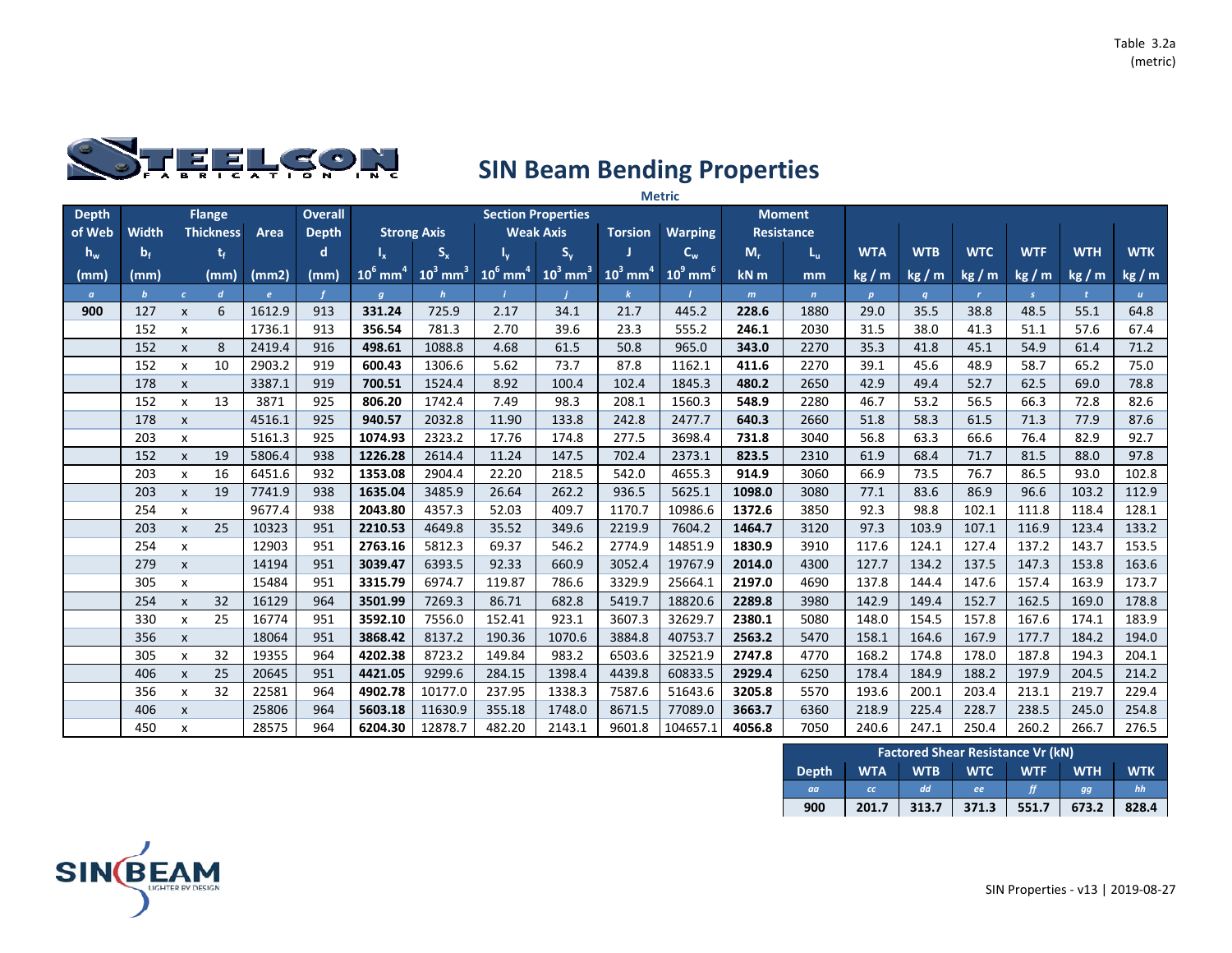

|              |              |                           | <b>Metric</b>    |        |                |                        |                        |                        |                           |                        |                        |        |                   |              |            |              |            |            |                  |
|--------------|--------------|---------------------------|------------------|--------|----------------|------------------------|------------------------|------------------------|---------------------------|------------------------|------------------------|--------|-------------------|--------------|------------|--------------|------------|------------|------------------|
| <b>Depth</b> |              |                           | <b>Flange</b>    |        | <b>Overall</b> |                        |                        |                        | <b>Section Properties</b> |                        |                        |        | <b>Moment</b>     |              |            |              |            |            |                  |
| of Web       | <b>Width</b> |                           | <b>Thickness</b> | Area   | <b>Depth</b>   |                        | <b>Strong Axis</b>     |                        | <b>Weak Axis</b>          | <b>Torsion</b>         | <b>Warping</b>         |        | <b>Resistance</b> |              |            |              |            |            |                  |
| $h_w$        | $b_f$        |                           | t,               |        | d              |                        | $S_{x}$                |                        | $S_{y}$                   |                        | $C_w$                  | $M_r$  | L <sub>u</sub>    | <b>WTA</b>   | <b>WTB</b> | <b>WTC</b>   | <b>WTF</b> | <b>WTH</b> | <b>WTK</b>       |
| (mm)         | (mm)         |                           | (mm)             | (mm2)  | (mm)           | $10^6$ mm <sup>4</sup> | $10^3$ mm <sup>3</sup> | $10^6$ mm <sup>4</sup> | $10^3$ mm <sup>3</sup>    | $10^3$ mm <sup>4</sup> | $10^9$ mm <sup>6</sup> | $kN$ m | mm                | kg/m         | kg/m       | kg/m         | kg/m       | kg/m       | kg / m           |
| $\alpha$     | $\mathbf{b}$ | $\epsilon$                | $\boldsymbol{d}$ | e      |                | $\boldsymbol{q}$       | $\mathbf{h}$           |                        |                           |                        |                        | m      | $\mathbf{n}$      | $\mathbf{p}$ | q          | $\mathbf{r}$ | S.         |            | $\boldsymbol{u}$ |
| 1000         | 127          | $\pmb{\times}$            | 6                | 1612.9 | 1013           | 408.37                 | 806.5                  | 2.17                   | 34.1                      | 21.7                   | 548.9                  | 254.0  | 1880              | 30.8         | 38.0       | 41.7         | 52.5       | 59.8       | 70.6             |
|              | 152          | x                         |                  | 1736.1 | 1013           | 439.56                 | 868.1                  | 2.70                   | 39.6                      | 23.3                   | 684.5                  | 273.4  | 2030              | 33.3         | 40.6       | 44.2         | 55.1       | 62.3       | 73.2             |
|              | 152          | $\pmb{\times}$            | 8                | 2419.4 | 1016           | 614.49                 | 1209.8                 | 4.68                   | 61.5                      | 50.8                   | 1189.3                 | 381.1  | 2260              | 37.1         | 44.4       | 48.0         | 58.9       | 66.1       | 77.0             |
|              | 152          | X                         | 10               | 2903.2 | 1019           | 739.72                 | 1451.8                 | 5.62                   | 73.7                      | 87.8                   | 1431.7                 | 457.3  | 2270              | 40.9         | 48.2       | 51.8         | 62.7       | 69.9       | 80.8             |
|              | 178          | $\pmb{\chi}$              |                  | 3387.1 | 1019           | 863.01                 | 1693.7                 | 8.92                   | 100.4                     | 102.4                  | 2273.4                 | 533.5  | 2650              | 44.7         | 51.9       | 55.6         | 66.4       | 73.7       | 84.6             |
|              | 152          | $\pmb{\times}$            | 13               | 3871   | 1025           | 992.53                 | 1935.9                 | 7.49                   | 98.3                      | 208.1                  | 1920.9                 | 609.8  | 2280              | 48.5         | 55.7       | 59.4         | 70.2       | 77.5       | 88.4             |
|              | 178          | $\pmb{\chi}$              |                  | 4516.1 | 1025           | 1157.95                | 2258.5                 | 11.90                  | 133.8                     | 242.8                  | 3050.3                 | 711.4  | 2660              | 53.6         | 60.8       | 64.4         | 75.3       | 82.6       | 93.4             |
|              | 203          | X                         |                  | 5161.3 | 1025           | 1323.37                | 2581.2                 | 17.76                  | 174.8                     | 277.5                  | 4553.3                 | 813.1  | 3040              | 58.6         | 65.9       | 69.5         | 80.4       | 87.6       | 98.5             |
|              | 152          | $\pmb{\chi}$              | 19               | 5806.4 | 1038           | 1507.62                | 2904.6                 | 11.24                  | 147.5                     | 702.4                  | 2917.6                 | 914.9  | 2300              | 63.7         | 70.9       | 74.6         | 85.4       | 92.7       | 103.6            |
|              | 203          | x                         | 16               | 6451.6 | 1032           | 1664.65                | 3226.9                 | 22.20                  | 218.5                     | 542.0                  | 5727.4                 | 1016.5 | 3050              | 68.8         | 76.0       | 79.6         | 90.5       | 97.8       | 108.6            |
|              | 203          | $\mathsf{x}$              | 19               | 7741.9 | 1038           | 2010.16                | 3872.8                 | 26.64                  | 262.2                     | 936.5                  | 6915.9                 | 1219.9 | 3070              | 78.9         | 86.1       | 89.8         | 100.6      | 107.9      | 118.7            |
|              | 254          | X                         |                  | 9677.4 | 1038           | 2512.70                | 4841.0                 | 52.03                  | 409.7                     | 1170.7                 | 13507.5                | 1524.9 | 3830              | 94.1         | 101.3      | 105.0        | 115.8      | 123.1      | 133.9            |
|              | 203          | $\pmb{\chi}$              | 25               | 10323  | 1051           | 2713.96                | 5165.5                 | 35.52                  | 349.6                     | 2219.9                 | 9336.4                 | 1627.1 | 3100              | 99.1         | 106.4      | 110.0        | 120.9      | 128.1      | 139.0            |
|              | 254          | x                         |                  | 12903  | 1051           | 3392.45                | 6456.9                 | 69.37                  | 546.2                     | 2774.9                 | 18235.2                | 2033.9 | 3880              | 119.4        | 126.7      | 130.3        | 141.2      | 148.4      | 159.3            |
|              | 279          | $\boldsymbol{\mathsf{x}}$ |                  | 14194  | 1051           | 3731.69                | 7102.6                 | 92.33                  | 660.9                     | 3052.4                 | 24271.0                | 2237.3 | 4270              | 129.5        | 136.8      | 140.4        | 151.3      | 158.5      | 169.4            |
|              | 305          | X                         |                  | 15484  | 1051           | 4070.93                | 7748.3                 | 119.87                 | 786.6                     | 3329.9                 | 31510.4                | 2440.7 | 4660              | 139.7        | 146.9      | 150.5        | 161.4      | 168.7      | 179.5            |
|              | 254          | $\pmb{\chi}$              | 32               | 16129  | 1064           | 4293.72                | 8074.7                 | 86.71                  | 682.8                     | 5419.7                 | 23077.2                | 2543.5 | 3940              | 144.7        | 152.0      | 155.6        | 166.5      | 173.7      | 184.6            |
|              | 330          | $\pmb{\chi}$              | 25               | 16774  | 1051           | 4410.18                | 8393.9                 | 152.41                 | 923.1                     | 3607.3                 | 40062.7                | 2644.1 | 5050              | 149.8        | 157.0      | 160.7        | 171.5      | 178.8      | 189.6            |
|              | 356          | $\pmb{\chi}$              |                  | 18064  | 1051           | 4749.42                | 9039.6                 | 190.36                 | 1070.6                    | 3884.8                 | 50037.4                | 2847.5 | 5440              | 159.9        | 167.2      | 170.8        | 181.7      | 188.9      | 199.8            |
|              | 305          | X                         | 32               | 19355  | 1064           | 5152.46                | 9689.6                 | 149.84                 | 983.2                     | 6503.6                 | 39877.4                | 3052.2 | 4730              | 170.0        | 177.3      | 180.9        | 191.8      | 199.0      | 209.9            |
|              | 406          | $\pmb{\chi}$              | 25               | 20645  | 1051           | 5427.91                | 10331.0                | 284.15                 | 1398.4                    | 4439.8                 | 74691.3                | 3254.3 | 6210              | 180.2        | 187.4      | 191.1        | 201.9      | 209.2      | 220.0            |
|              | 356          | X                         | 32               | 22581  | 1064           | 6011.20                | 11304.6                | 237.95                 | 1338.3                    | 7587.6                 | 63323.8                | 3560.9 | 5520              | 195.4        | 202.6      | 206.3        | 217.1      | 224.4      | 235.2            |
|              | 406          | $\pmb{\times}$            |                  | 25806  | 1064           | 6869.95                | 12919.5                | 355.18                 | 1748.0                    | 8671.5                 | 94524.1                | 4069.6 | 6310              | 220.7        | 227.9      | 231.6        | 242.4      | 249.7      | 260.6            |
|              | 450          | x                         |                  | 28575  | 1064           | 7606.98                | 14305.6                | 482.20                 | 2143.1                    | 9601.8                 | 128327.3               | 4506.3 | 6980              | 242.4        | 249.7      | 253.3        | 264.2      | 271.4      | 282.3            |

|              | <b>Factored Shear Resistance Vr (kN)</b> |            |            |            |            |            |  |  |  |  |  |  |  |  |
|--------------|------------------------------------------|------------|------------|------------|------------|------------|--|--|--|--|--|--|--|--|
| <b>Depth</b> | <b>WTA</b>                               | <b>WTB</b> | <b>WTC</b> | <b>WTF</b> | <b>WTH</b> | <b>WTK</b> |  |  |  |  |  |  |  |  |
| aa           | cc                                       | <b>dd</b>  | ee         |            | aa         | hh         |  |  |  |  |  |  |  |  |
| 1000         | 222.9                                    | 347.3      | 411.2      | 611.8      | 748.0      | 920.4      |  |  |  |  |  |  |  |  |

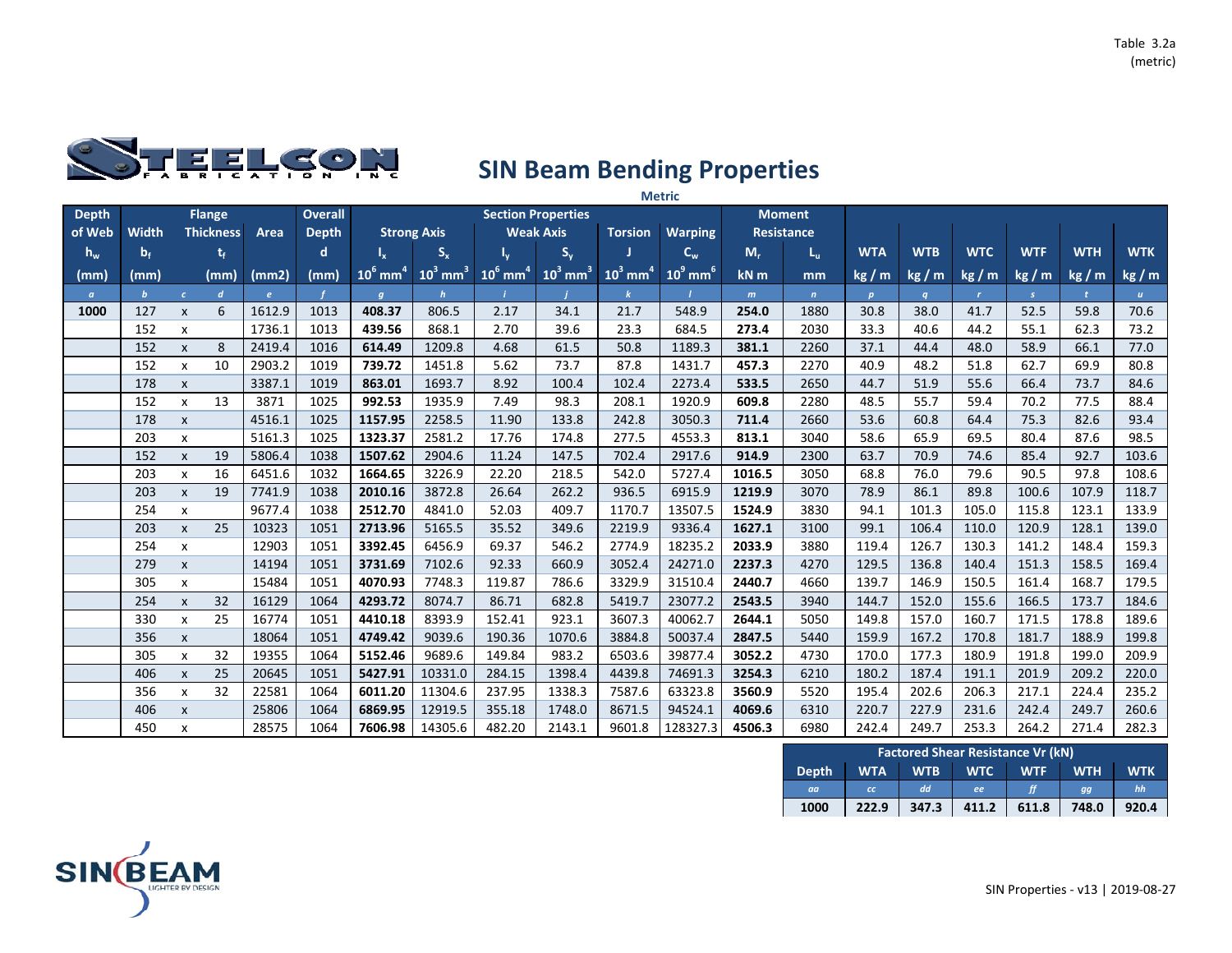

|              |              |                           | <b>Metric</b>    |        |                |                        |                        |                        |                           |                        |                        |        |                   |              |            |              |            |            |              |
|--------------|--------------|---------------------------|------------------|--------|----------------|------------------------|------------------------|------------------------|---------------------------|------------------------|------------------------|--------|-------------------|--------------|------------|--------------|------------|------------|--------------|
| <b>Depth</b> |              |                           | <b>Flange</b>    |        | <b>Overall</b> |                        |                        |                        | <b>Section Properties</b> |                        |                        |        | <b>Moment</b>     |              |            |              |            |            |              |
| of Web       | <b>Width</b> |                           | <b>Thickness</b> | Area   | <b>Depth</b>   |                        | <b>Strong Axis</b>     |                        | <b>Weak Axis</b>          | <b>Torsion</b>         | <b>Warping</b>         |        | <b>Resistance</b> |              |            |              |            |            |              |
| $h_w$        | $b_f$        |                           | t,               |        | d              |                        | $S_{x}$                |                        | $S_{y}$                   |                        | $C_w$                  | $M_r$  | L <sub>u</sub>    | <b>WTA</b>   | <b>WTB</b> | <b>WTC</b>   | <b>WTF</b> | <b>WTH</b> | <b>WTK</b>   |
| (mm)         | (mm)         |                           | (mm)             | (mm2)  | (mm)           | $10^6$ mm <sup>4</sup> | $10^3$ mm <sup>3</sup> | $10^6$ mm <sup>4</sup> | $10^3$ mm <sup>3</sup>    | $10^3$ mm <sup>4</sup> | $10^9$ mm <sup>6</sup> | $kN$ m | mm                | kg/m         | kg/m       | kg/m         | kg/m       | kg/m       | kg / m       |
| $\alpha$     | $\mathbf{b}$ | $\epsilon$                | $\boldsymbol{d}$ | e      |                | $\boldsymbol{q}$       | $\mathbf{h}$           |                        |                           |                        |                        | m      | $\mathbf{n}$      | $\mathbf{p}$ | q          | $\mathbf{r}$ | S.         |            | $\mathbf{u}$ |
| 1219         | 127          | $\pmb{\times}$            | 6                | 1612.9 | 1232           | 605.64                 | 983.3                  | 2.17                   | 34.1                      | 21.7                   | 814.0                  | 309.7  | 1880              | 34.7         | 43.6       | 48.0         | 61.3       | 70.1       | 83.3         |
|              | 152          | x                         |                  | 1736.1 | 1232           | 651.90                 | 1058.4                 | 2.70                   | 39.6                      | 23.3                   | 1015.1                 | 333.4  | 2020              | 37.3         | 46.1       | 50.5         | 63.8       | 72.6       | 85.9         |
|              | 152          | $\pmb{\times}$            | 8                | 2419.4 | 1235           | 910.82                 | 1474.9                 | 4.68                   | 61.5                      | 50.8                   | 1762.8                 | 464.6  | 2260              | 41.1         | 49.9       | 54.3         | 67.6       | 76.4       | 89.7         |
|              | 152          | X                         | 10               | 2903.2 | 1238           | 1095.82                | 1769.9                 | 5.62                   | 73.7                      | 87.8                   | 2120.9                 | 557.5  | 2260              | 44.9         | 53.7       | 58.1         | 71.4       | 80.2       | 93.5         |
|              | 178          | $\pmb{\chi}$              |                  | 3387.1 | 1238           | 1278.45                | 2064.9                 | 8.92                   | 100.4                     | 102.4                  | 3367.9                 | 650.5  | 2640              | 48.7         | 57.5       | 61.9         | 75.2       | 84.0       | 97.3         |
|              | 152          | $\pmb{\times}$            | 13               | 3871   | 1245           | 1468.67                | 2360.1                 | 7.49                   | 98.3                      | 208.1                  | 2842.5                 | 743.4  | 2270              | 52.5         | 61.3       | 65.7         | 79.0       | 87.8       | 101.1        |
|              | 178          | $\pmb{\chi}$              |                  | 4516.1 | 1245           | 1713.45                | 2753.4                 | 11.90                  | 133.8                     | 242.8                  | 4513.8                 | 867.3  | 2650              | 57.5         | 66.4       | 70.8         | 84.0       | 92.9       | 106.1        |
|              | 203          | X                         |                  | 5161.3 | 1245           | 1958.23                | 3146.8                 | 17.76                  | 174.8                     | 277.5                  | 6737.7                 | 991.2  | 3030              | 62.6         | 71.4       | 75.9         | 89.1       | 98.0       | 111.2        |
|              | 152          | $\pmb{\chi}$              | 19               | 5806.4 | 1257           | 2225.88                | 3540.7                 | 11.24                  | 147.5                     | 702.4                  | 4307.8                 | 1115.3 | 2290              | 67.7         | 76.5       | 80.9         | 94.2       | 103.0      | 116.3        |
|              | 203          | x                         | 16               | 6451.6 | 1251           | 2460.47                | 3933.8                 | 22.20                  | 218.5                     | 542.0                  | 8465.6                 | 1239.1 | 3040              | 72.7         | 81.6       | 86.0         | 99.2       | 108.1      | 121.3        |
|              | 203          | $\pmb{\chi}$              | 19               | 7741.9 | 1257           | 2967.83                | 4721.0                 | 26.64                  | 262.2                     | 936.5                  | 10211.1                | 1487.1 | 3050              | 82.9         | 91.7       | 96.1         | 109.4      | 118.2      | 131.5        |
|              | 254          | X                         |                  | 9677.4 | 1257           | 3709.79                | 5901.2                 | 52.03                  | 409.7                     | 1170.7                 | 19943.5                | 1858.9 | 3810              | 98.0         | 106.9      | 111.3        | 124.6      | 133.4      | 146.6        |
|              | 203          | $\pmb{\chi}$              | 25               | 10323  | 1270           | 3998.04                | 6296.1                 | 35.52                  | 349.6                     | 2219.9                 | 13754.8                | 1983.3 | 3080              | 103.1        | 112.0      | 116.4        | 129.6      | 138.5      | 151.7        |
|              | 254          | x                         |                  | 12903  | 1270           | 4997.55                | 7870.2                 | 69.37                  | 546.2                     | 2774.9                 | 26864.8                | 2479.1 | 3850              | 123.4        | 132.2      | 136.6        | 149.9      | 158.7      | 172.0        |
|              | 279          | $\boldsymbol{\mathsf{x}}$ |                  | 14194  | 1270           | 5497.31                | 8657.2                 | 92.33                  | 660.9                     | 3052.4                 | 35757.0                | 2727.0 | 4230              | 133.5        | 142.3      | 146.8        | 160.0      | 168.9      | 182.1        |
|              | 305          | X                         |                  | 15484  | 1270           | 5997.06                | 9444.2                 | 119.87                 | 786.6                     | 3329.9                 | 46422.3                | 2974.9 | 4620              | 143.6        | 152.5      | 156.9        | 170.1      | 179.0      | 192.2        |
|              | 254          | $\pmb{\chi}$              | 32               | 16129  | 1283           | 6311.33                | 9840.7                 | 86.71                  | 682.8                     | 5419.7                 | 33924.5                | 3099.8 | 3890              | 148.7        | 157.5      | 162.0        | 175.2      | 184.0      | 197.3        |
|              | 330          | $\pmb{\chi}$              | 25               | 16774  | 1270           | 6496.82                | 10231.2                | 152.41                 | 923.1                     | 3607.3                 | 59021.9                | 3222.8 | 5000              | 153.8        | 162.6      | 167.0        | 180.3      | 189.1      | 202.4        |
|              | 356          | $\pmb{\chi}$              |                  | 18064  | 1270           | 6996.57                | 11018.2                | 190.36                 | 1070.6                    | 3884.8                 | 73716.9                | 3470.7 | 5390              | 163.9        | 172.7      | 177.2        | 190.4      | 199.2      | 212.5        |
|              | 305          | X                         | 32               | 19355  | 1283           | 7573.59                | 11808.8                | 149.84                 | 983.2                     | 6503.6                 | 58621.5                | 3719.8 | 4670              | 174.0        | 182.9      | 187.3        | 200.5      | 209.4      | 222.6        |
|              | 406          | $\boldsymbol{\mathsf{x}}$ | 25               | 20645  | 1270           | 7996.08                | 12592.3                | 284.15                 | 1398.4                    | 4439.8                 | 110038.1               | 3966.6 | 6160              | 184.1        | 193.0      | 197.4        | 210.7      | 219.5      | 232.7        |
|              | 356          | $\mathsf{x}$              | 32               | 22581  | 1283           | 8835.86                | 13777.0                | 237.95                 | 1338.3                    | 7587.6                 | 93088.8                | 4339.7 | 5440              | 199.3        | 208.2      | 212.6        | 225.9      | 234.7      | 247.9        |
|              | 406          | $\pmb{\times}$            |                  | 25806  | 1283           | 10098.12               | 15745.1                | 355.18                 | 1748.0                    | 8671.5                 | 138954.8               | 4959.7 | 6220              | 224.7        | 233.5      | 237.9        | 251.2      | 260.0      | 273.3        |
|              | 450          | x                         |                  | 28575  | 1283           | 11181.48               | 17434.3                | 482.20                 | 2143.1                    | 9601.8                 | 188647.0               | 5491.8 | 6890              | 246.4        | 255.2      | 259.7        | 272.9      | 281.7      | 295.0        |

|       | <b>Factored Shear Resistance Vr (kN)</b> |            |            |            |            |            |  |  |  |  |  |  |  |  |
|-------|------------------------------------------|------------|------------|------------|------------|------------|--|--|--|--|--|--|--|--|
| Depth | <b>WTA</b>                               | <b>WTB</b> | <b>WTC</b> | <b>WTF</b> | <b>WTH</b> | <b>WTK</b> |  |  |  |  |  |  |  |  |
| aa    | cc                                       | dd.        | ee         |            | aa         | hh         |  |  |  |  |  |  |  |  |
| 1219  | 269.1                                    | 420.9      | 498.7      | 743.4      | 911.2      | 1110.6     |  |  |  |  |  |  |  |  |

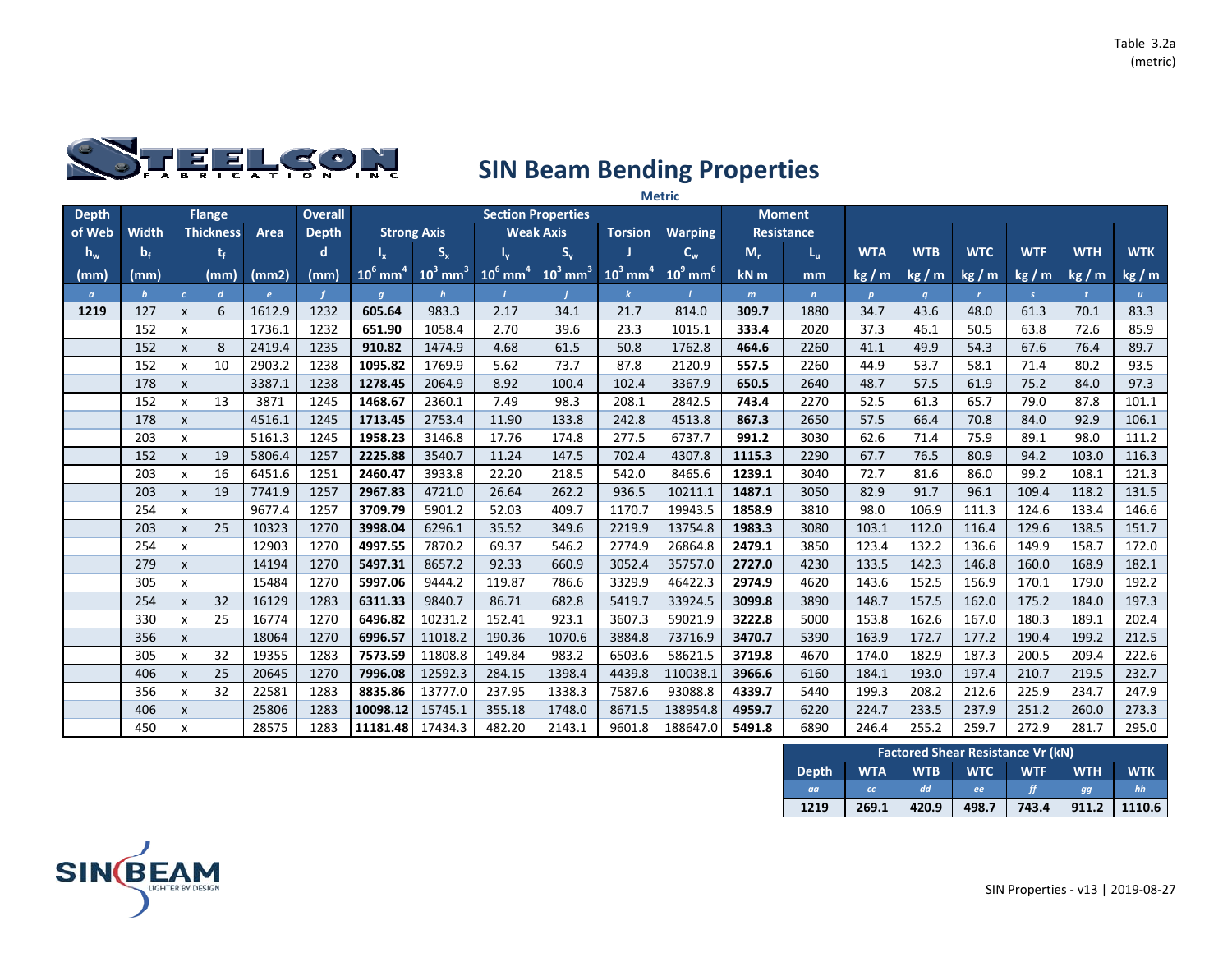

|              |              |                           |                  |            |                |                        |                        |                        |                           |                        | <b>Metric</b>          |        |                   |              |                  |              |               |            |                  |  |  |  |  |  |
|--------------|--------------|---------------------------|------------------|------------|----------------|------------------------|------------------------|------------------------|---------------------------|------------------------|------------------------|--------|-------------------|--------------|------------------|--------------|---------------|------------|------------------|--|--|--|--|--|
| <b>Depth</b> |              |                           | <b>Flange</b>    |            | <b>Overall</b> |                        |                        |                        | <b>Section Properties</b> |                        |                        |        | <b>Moment</b>     |              |                  |              |               |            |                  |  |  |  |  |  |
| of Web       | Width        |                           | <b>Thickness</b> | Area       | <b>Depth</b>   |                        | <b>Strong Axis</b>     |                        | <b>Weak Axis</b>          | <b>Torsion</b>         | <b>Warping</b>         |        | <b>Resistance</b> |              |                  |              |               |            |                  |  |  |  |  |  |
| $h_w$        | $b_f$        |                           | t,               |            | d              | I <sub>v</sub>         | $S_{x}$                |                        | $S_{y}$                   |                        | $C_{w}$                | $M_r$  | L <sub>u</sub>    | <b>WTA</b>   | <b>WTB</b>       | <b>WTC</b>   | <b>WTF</b>    | <b>WTH</b> | <b>WTK</b>       |  |  |  |  |  |
| (mm)         | (mm)         |                           | (mm)             | (mm2)      | (mm)           | $10^6$ mm <sup>4</sup> | $10^3$ mm <sup>3</sup> | $10^6$ mm <sup>4</sup> | $10^3$ mm <sup>3</sup>    | $10^3$ mm <sup>4</sup> | $10^9$ mm <sup>6</sup> | $kN$ m | mm                | kg/m         | kg/m             | kg/m         | kg / m        | kg/m       | kg / m           |  |  |  |  |  |
| $\alpha$     | $\mathbf{b}$ | $\epsilon$                | $\overline{d}$   | $\epsilon$ |                | $\boldsymbol{q}$       | h                      |                        |                           | $\bf{k}$               |                        | m      | $\mathbf{n}$      | $\mathbf{p}$ | $\boldsymbol{q}$ | $\mathbf{r}$ | $\mathcal{S}$ |            | $\boldsymbol{u}$ |  |  |  |  |  |
| 1500         | 127          | $\pmb{\times}$            | 6                | 1612.9     | 1513           | 914.96                 | 1209.7                 | 2.17                   | 34.1                      | 21.7                   | 1229.8                 | 381.1  | 1880              | 39.8         | 50.7             | 56.2         | 72.5          | 83.3       | 99.6             |  |  |  |  |  |
|              | 152          | X                         |                  | 1736.1     | 1513           | 984.84                 | 1302.1                 | 2.70                   | 39.6                      | 23.3                   | 1533.6                 | 410.2  | 2020              | 42.4         | 53.2             | 58.7         | 75.0          | 85.9       | 102.2            |  |  |  |  |  |
|              | 152          | $\pmb{\times}$            | 8                | 2419.4     | 1516           | 1375.34                | 1814.6                 | 4.68                   | 61.5                      | 50.8                   | 2661.9                 | 571.6  | 2260              | 46.2         | 57.0             | 62.5         | 78.8          | 89.7       | 105.9            |  |  |  |  |  |
|              | 152          | X                         | 10               | 2903.2     | 1519           | 1653.89                | 2177.5                 | 5.62                   | 73.7                      | 87.8                   | 3201.0                 | 685.9  | 2260              | 50.0         | 60.8             | 66.3         | 82.6          | 93.5       | 109.7            |  |  |  |  |  |
|              | 178          | $\pmb{\chi}$              |                  | 3387.1     | 1519           | 1929.54                | 2540.5                 | 8.92                   | 100.4                     | 102.4                  | 5083.1                 | 800.2  | 2640              | 53.8         | 64.6             | 70.1         | 86.4          | 97.3       | 113.5            |  |  |  |  |  |
|              | 152          | $\pmb{\times}$            | 13               | 3871       | 1525           | 2214.49                | 2903.5                 | 7.49                   | 98.3                      | 208.1                  | 4286.0                 | 914.6  | 2260              | 57.6         | 68.4             | 73.9         | 90.2          | 101.1      | 117.3            |  |  |  |  |  |
|              | 178          | $\pmb{\chi}$              |                  | 4516.1     | 1525           | 2583.58                | 3387.4                 | 11.90                  | 133.8                     | 242.8                  | 6806.0                 | 1067.0 | 2640              | 62.6         | 73.5             | 78.9         | 95.2          | 106.1      | 122.4            |  |  |  |  |  |
|              | 203          | X                         |                  | 5161.3     | 1525           | 2952.66                | 3871.3                 | 17.76                  | 174.8                     | 277.5                  | 10159.4                | 1219.5 | 3020              | 67.7         | 78.6             | 84.0         | 100.3         | 111.2      | 127.5            |  |  |  |  |  |
|              | 152          | $\pmb{\chi}$              | 19               | 5806.4     | 1538           | 3349.78                | 4355.7                 | 11.24                  | 147.5                     | 702.4                  | 6483.1                 | 1372.1 | 2280              | 72.7         | 83.6             | 89.1         | 105.4         | 116.2      | 132.5            |  |  |  |  |  |
|              | 203          | x                         | 16               | 6451.6     | 1532           | 3706.38                | 4839.4                 | 22.20                  | 218.5                     | 542.0                  | 12752.6                | 1524.4 | 3030              | 77.8         | 88.7             | 94.1         | 110.4         | 121.3      | 137.6            |  |  |  |  |  |
|              | 203          | $\mathsf{x}$              | 19               | 7741.9     | 1538           | 4466.38                | 5807.7                 | 26.64                  | 262.2                     | 936.5                  | 15367.4                | 1829.4 | 3040              | 87.9         | 98.8             | 104.3        | 120.6         | 131.4      | 147.7            |  |  |  |  |  |
|              | 254          | $\pmb{\times}$            |                  | 9677.4     | 1538           | 5582.97                | 7259.6                 | 52.03                  | 409.7                     | 1170.7                 | 30014.4                | 2286.8 | 3800              | 103.1        | 114.0            | 119.5        | 135.8         | 146.6      | 162.9            |  |  |  |  |  |
|              | 203          | $\pmb{\chi}$              | 25               | 10323      | 1551           | 6005.30                | 7744.8                 | 35.52                  | 349.6                     | 2219.9                 | 20661.5                | 2439.6 | 3060              | 108.2        | 119.1            | 124.5        | 140.8         | 151.7      | 168.0            |  |  |  |  |  |
|              | 254          | X                         |                  | 12903      | 1551           | 7506.63                | 9681.0                 | 69.37                  | 546.2                     | 2774.9                 | 40354.4                | 3049.5 | 3820              | 128.5        | 139.3            | 144.8        | 161.1         | 172.0      | 188.2            |  |  |  |  |  |
|              | 279          | $\boldsymbol{\mathsf{x}}$ |                  | 14194      | 1551           | 8257.29                | 10649.1                | 92.33                  | 660.9                     | 3052.4                 | 53711.7                | 3354.5 | 4200              | 138.6        | 149.5            | 154.9        | 171.2         | 182.1      | 198.4            |  |  |  |  |  |
|              | 305          | $\pmb{\times}$            |                  | 15484      | 1551           | 9007.96                | 11617.2                | 119.87                 | 786.6                     | 3329.9                 | 69732.4                | 3659.4 | 4590              | 148.7        | 159.6            | 165.0        | 181.3         | 192.2      | 208.5            |  |  |  |  |  |
|              | 254          | $\pmb{\chi}$              | 32               | 16129      | 1564           | 9462.05                | 12103.7                | 86.71                  | 682.8                     | 5419.7                 | 50863.9                | 3812.7 | 3850              | 153.8        | 164.7            | 170.1        | 186.4         | 197.3      | 213.6            |  |  |  |  |  |
|              | 330          | $\pmb{\chi}$              | 25               | 16774      | 1551           | 9758.62                | 12585.3                | 152.41                 | 923.1                     | 3607.3                 | 88658.7                | 3964.4 | 4970              | 158.8        | 169.7            | 175.2        | 191.5         | 202.3      | 218.6            |  |  |  |  |  |
|              | 356          | $\pmb{\mathsf{X}}$        |                  | 18064      | 1551           | 10509.28               | 13553.4                | 190.36                 | 1070.6                    | 3884.8                 | 110732.5               | 4269.3 | 5350              | 169.0        | 179.8            | 185.3        | 201.6         | 212.5      | 228.8            |  |  |  |  |  |
|              | 305          | $\pmb{\times}$            | 32               | 19355      | 1564           | 11354.46               | 14524.4                | 149.84                 | 983.2                     | 6503.6                 | 87892.8                | 4575.2 | 4620              | 179.1        | 190.0            | 195.4        | 211.7         | 222.6      | 238.9            |  |  |  |  |  |
|              | 406          | $\boldsymbol{\mathsf{x}}$ | 25               | 20645      | 1551           | 12010.61               | 15489.6                | 284.15                 | 1398.4                    | 4439.8                 | 165291.7               | 4879.2 | 6120              | 189.2        | 200.1            | 205.6        | 221.9         | 232.7      | 249.0            |  |  |  |  |  |
|              | 356          | X                         | 32               | 22581      | 1564           | 13246.88               | 16945.2                | 237.95                 | 1338.3                    | 7587.6                 | 139570.5               | 5337.7 | 5390              | 204.4        | 215.3            | 220.8        | 237.0         | 247.9      | 264.2            |  |  |  |  |  |
|              | 406          | $\pmb{\chi}$              |                  | 25806      | 1564           | 15139.29               | 19365.9                | 355.18                 | 1748.0                    | 8671.5                 | 208338.4               | 6100.3 | 6160              | 229.7        | 240.6            | 246.1        | 262.4         | 273.2      | 289.5            |  |  |  |  |  |
|              | 450          | $\pmb{\times}$            |                  | 28575      | 1564           | 16763.48               | 21443.5                | 482.20                 | 2143.1                    | 9601.8                 | 282843.2               | 6754.7 | 6820              | 251.5        | 262.4            | 267.8        | 284.1         | 295.0      | 311.3            |  |  |  |  |  |

|                                                             | <b>Factored Shear Resistance Vr (kN)</b> |            |            |            |            |            |  |  |  |  |  |  |  |  |
|-------------------------------------------------------------|------------------------------------------|------------|------------|------------|------------|------------|--|--|--|--|--|--|--|--|
| <b>Depth</b>                                                | <b>WTA</b>                               | <b>WTB</b> | <b>WTC</b> | <b>WTF</b> | <b>WTH</b> | <b>WTK</b> |  |  |  |  |  |  |  |  |
| aa                                                          | cc                                       | dd         | ee         | ff         | gg         | hh         |  |  |  |  |  |  |  |  |
| 290.1<br>858.8<br>433.2<br>1016.5<br>1500<br>749.5<br>577.8 |                                          |            |            |            |            |            |  |  |  |  |  |  |  |  |